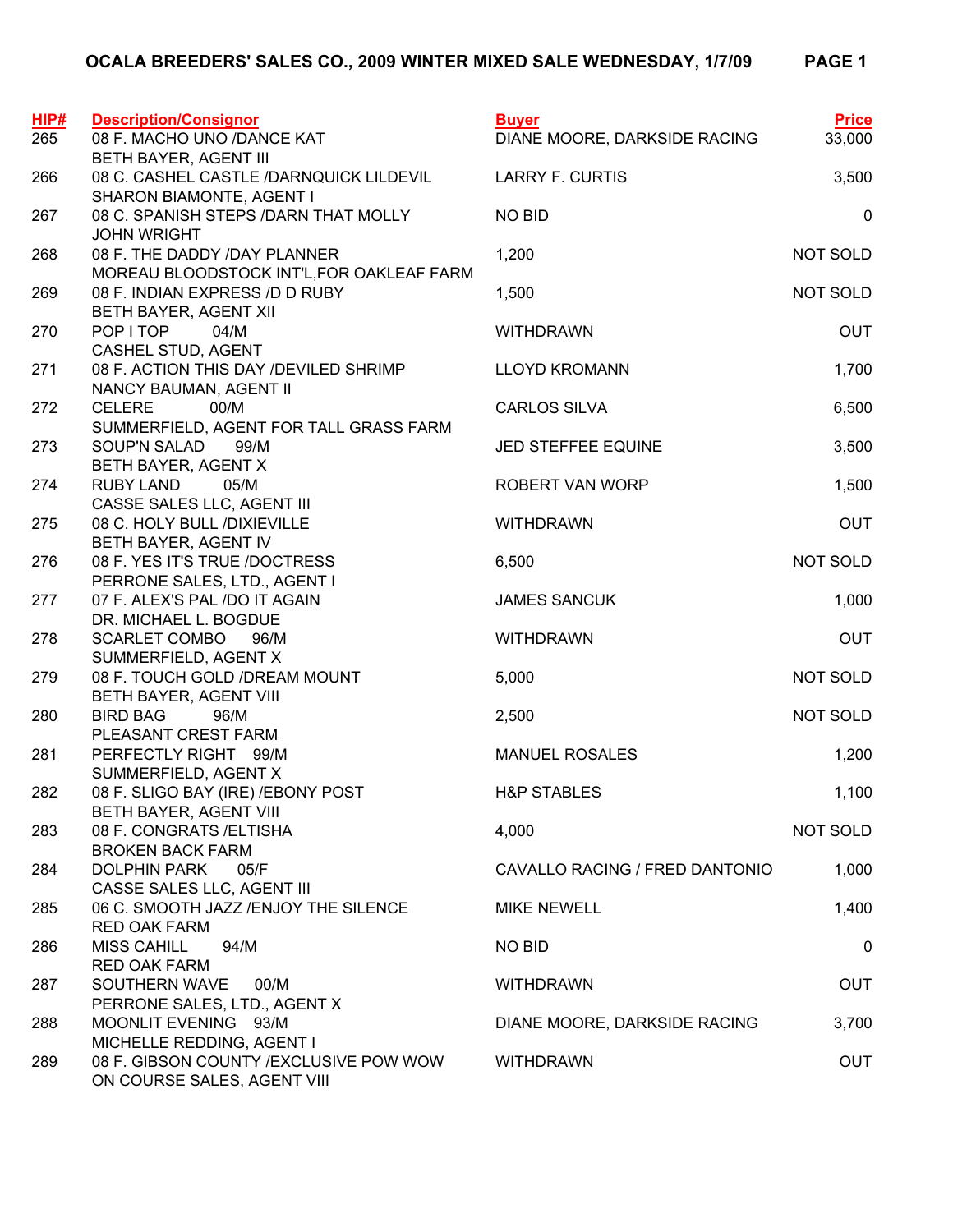|--|--|--|--|--|

| HIP# | <b>Description/Consignor</b>                                                                  | <b>Buyer</b>               | <b>Price</b><br><b>OUT</b> |
|------|-----------------------------------------------------------------------------------------------|----------------------------|----------------------------|
| 290  | 08 F. IMPERIALISM / EXPRESS FOR MINDY<br>THOROUGHSTOCK, AGENT III                             | <b>WITHDRAWN</b>           |                            |
| 291  | <b>OMEGA WOMAN</b><br>06/F                                                                    | <b>MARK WEDIG</b>          | 3,000                      |
|      | <b>RED OAK FARM</b>                                                                           |                            |                            |
| 292  | 08 C. STEPHEN GOT EVEN /FAMILY FIRST<br>NANCY BAUMAN, AGENT II                                | <b>BRING IT BACK SALES</b> | 10,000                     |
| 293  | <b>NICKY TIKI</b><br>97/M<br>PERRONE SALES, LTD., AGENT II                                    | <b>WITHDRAWN</b>           | <b>OUT</b>                 |
| 294  | 07 C. SNOW RIDGE /FAST FRIMMER<br>CABALLO GRANDE, AGENT                                       | <b>WITHDRAWN</b>           | <b>OUT</b>                 |
| 295  | 08 C. ALKE /FAYSTON<br>SUMMERFIELD, AGENT CCX                                                 | <b>JOSE PINCHIN</b>        | 3,200                      |
| 296  | <b>FEATHERMYNEST</b><br>03/M<br>CABALLO GRANDE, AGENT                                         | <b>NO BID</b>              | $\mathbf 0$                |
| 297  | 08 F. ZAVATA /FEISTY K. C. A. C.<br>MCMAHON OF SARATOGA TB'S LLC, AGENT                       | V.L. ARMOUR                | 2,500                      |
| 298  | <b>FIERY QUEEN</b><br>96/M                                                                    | <b>WITHDRAWN</b>           | <b>OUT</b>                 |
| 299  | THOROUGHSTOCK, AGENT I<br>08 C. DIXIE UNION /FIFTEENTH EAST                                   | 13,500                     | NOT SOLD                   |
| 300  | PLEASANT CREST FARM<br>08 F. DESERT WARRIOR / FIGHTEN FIRGIE                                  | 2,500                      | NOT SOLD                   |
| 301  | MCMAHON OF SARATOGA TB'S LLC, AGENT<br>08 F. INDIAN OCEAN / FINE WINE                         | DERBY DAZE FARM            | 3,000                      |
| 302  | JANIE ROPER, AGENT VI<br>07 F. BLACK MAMBO /FIZZI                                             | <b>WITHDRAWN</b>           | <b>OUT</b>                 |
| 303  | KAIZEN SALES, AGENT IV<br>08 C. TEXAS GLITTER /FLEETENGLY                                     | 1,000                      | NOT SOLD                   |
| 304  | THOROUGHSTOCK, AGENT III<br>08 F. TRIPPI / FLIT ABOUT                                         | MICHELLE ELLIOTT           | 12,000                     |
| 305  | T-SQUARE STUD LLC, AGENT<br>ORIGINAL SCORE 00/M                                               | <b>WITHDRAWN</b>           | <b>OUT</b>                 |
|      | SUMMERFIELD, AGENT X                                                                          |                            |                            |
| 306  | <b>PETALS</b><br>01/M<br>KAIZEN SALES, AGENT II                                               | <b>MANUEL ROSALES</b>      | 1,000                      |
| 307  | TWO DOZEN ROSES 00/M<br>KAIZEN SALES, AGENT V                                                 | 5,000                      | NOT SOLD                   |
| 308  | 08 F. THREE WONDERS /FLY ME<br>RANDOLPH THOROUGHBREDS, INC., AGENT                            | <b>BRUNO SCHICKEDANZ</b>   | 1,400                      |
| 309  | <b>AVON LAKE</b><br>01/M<br>SWEETWATER FARM SOUTH                                             | <b>MANUEL ROSALES</b>      | 1,200                      |
| 310  | SAPPHIRE MAIDEN 03/M                                                                          | <b>MURRAY STROUD</b>       | 22,000                     |
| 311  | CASSE SALES LLC, AGENT IV<br>08 C. MONGOOSE /FREEBIE FROM JACK                                | 1,000                      | NOT SOLD                   |
| 312  | PLEASANT CREST FARM<br>08 C. STRAIGHT MAN /FULL AND FANCY                                     | <b>GARY F. TEBBE</b>       | 3,700                      |
| 313  | <b>RED OAK FARM</b><br>08 F. IMPERIALISM /FUZZY SILVER                                        | <b>WITHDRAWN</b>           | <b>OUT</b>                 |
| 314  | <b>GET AWAY FARM, AGENT I</b><br>08 C. FREEFOURINTERNET / GARBAGE LADY<br><b>RED OAK FARM</b> | <b>STUTTS STABLES</b>      | 1,500                      |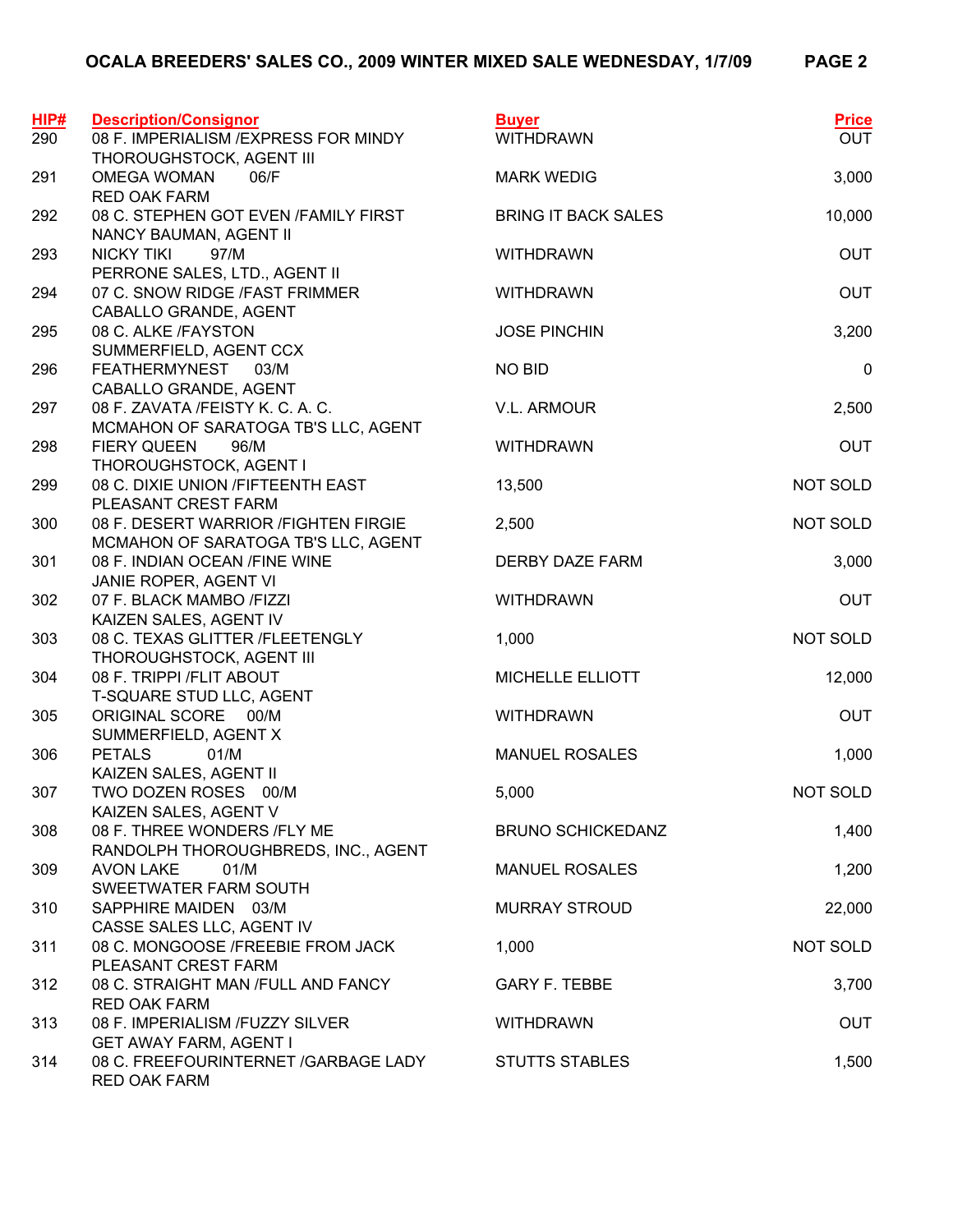| HIP#<br>315 | <b>Description/Consignor</b><br><b>WITHDRAWN</b>                           | <b>Buyer</b><br><b>WITHDRAWN</b>           | <b>Price</b><br><b>OUT</b> |
|-------------|----------------------------------------------------------------------------|--------------------------------------------|----------------------------|
| 316         | ALL SPADES<br>97/M<br>T-SQUARE STUD LLC, AGENT                             | <b>NO BID</b>                              | $\pmb{0}$                  |
| 317         | 08 C. FRENCH ENVOY /GHAZIDORA<br>KAIZEN SALES, AGENT                       | <b>WITHDRAWN</b>                           | <b>OUT</b>                 |
| 318         | 08 F. GRAEME HALL / GIN RUMMY<br>SHARON BIAMONTE, AGENT I                  | 7,200                                      | NOT SOLD                   |
| 319         | 08 F. ONE NICE CAT / GIVE YA WHAT I GOT<br>BETH BAYER, AGENT XIV           | <b>MARY ANN WRIGHT</b>                     | 1,000                      |
| 320         | 07 C. ROAR OF THE TIGER / GLITTER AND GLITZ<br>ON COURSE SALES, AGENT II   | <b>JENNIFER MASELLI</b>                    | 1,200                      |
| 321         | 08 F. GIBSON COUNTY / GOLDEN KISSES<br>BETH BAYER, AGENT I                 | <b>WITHDRAWN</b>                           | <b>OUT</b>                 |
| 322         | THE NEXT STORM<br>99/M<br>SUMMERFIELD, AGENT CXVI                          | 3,700                                      | NOT SOLD                   |
| 323         | GRACEWITHAPPROVAL 00/M<br>SHADYBROOK FARM (MICHAEL YATES), AGENT           | <b>NO BID</b>                              | $\boldsymbol{0}$           |
| 324         | 08 F. ROAR OF THE TIGER / GRANDMA NENA<br>BETH BAYER, AGENT VI             | <b>JOHN PORTER</b>                         | 7,000                      |
| 325         | 08 F. ESSENCE OF DUBAI /GRAY LADY<br>THE ACORN LLC, AGENT                  | V.L. ARMOUR                                | 1,100                      |
| 326         | 08 C. DOUBLE HONOR / GREEN DAUPHINE<br><b>GET AWAY FARM, AGENT</b>         | 2,800                                      | NOT SOLD                   |
| 327         | <b>NOT BEHAVIN</b><br>01/M<br>BETH BAYER, AGENT VII                        | POTOMAC STABLE                             | 6,000                      |
| 328         | <b>GOLD FACTOR</b><br>03/M<br><b>GET AWAY FARM, AGENT</b>                  | <b>LAURA COLON</b>                         | 2,500                      |
| 329         | 08 F. MASS MEDIA /HARBOR CHIEF<br>JOURNEYMAN BLDSTK (B & C FERNUNG), AGT X | <b>KEVIN MAHON</b>                         | 4,200                      |
| 330         | 06/F<br><b>ADDICTION</b><br>SHADYBROOK FARM (MICHAEL YATES), AGENT         | <b>VICENTE PORTARO</b>                     | 2,700                      |
| 331         | 07 F. PICO CENTRAL (BRZ)/HARD TO MANAGE<br><b>DARK HORSE FARM</b>          | 8,200                                      | NOT SOLD                   |
| 332         | 08 C. STRAIGHT MAN /HAVE A HEART<br>CLASSIC QUARTER FARM, AGENT            | TWO BOW RACING, LLC                        | 1,200                      |
| 333         | 08 C. THREE WONDERS /HEAVEN'S RUN<br>SUMMERFIELD, AGENT XXX                | MC MAHON BLOODSTOCK, AGT.                  | 4,000                      |
| 334         | 07 F. KING CUGAT /HERO FOR HER<br>KAIZEN SALES, AGENT V                    | 1,000                                      | NOT SOLD                   |
| 335         | 08 C. SUAVE /HER TEMPER<br>JOURNEYMAN BLDSTK(B & C FERNUNG), AGT VIII      | JOLANE MC ALISTER, AGT. FOR<br>C. ROBINSON | 8,000                      |
| 336         | 08 C. SABRE D'ARGENT /HIGHER LEARNING<br>BRIDLEWOOD FARM, AGENT V          | VIRGILIO G. LOPEZ                          | 3,700                      |
| 337         | 08 F. FREUD /HONORABLE HALO<br>MCMAHON OF SARATOGA TB'S LLC, AGENT         | <b>WITHDRAWN</b>                           | <b>OUT</b>                 |
| 338         | <b>HOT LIKE ME</b><br>05/F<br>ROCKY VALLEY RANCH                           | <b>VIRGINIA PALMER</b>                     | 2,000                      |
| 339         | 08 F. STAR DABBLER /HOT MOON<br>ON COURSE SALES, AGENT III                 | <b>LUIS FRANCO</b>                         | 3,000                      |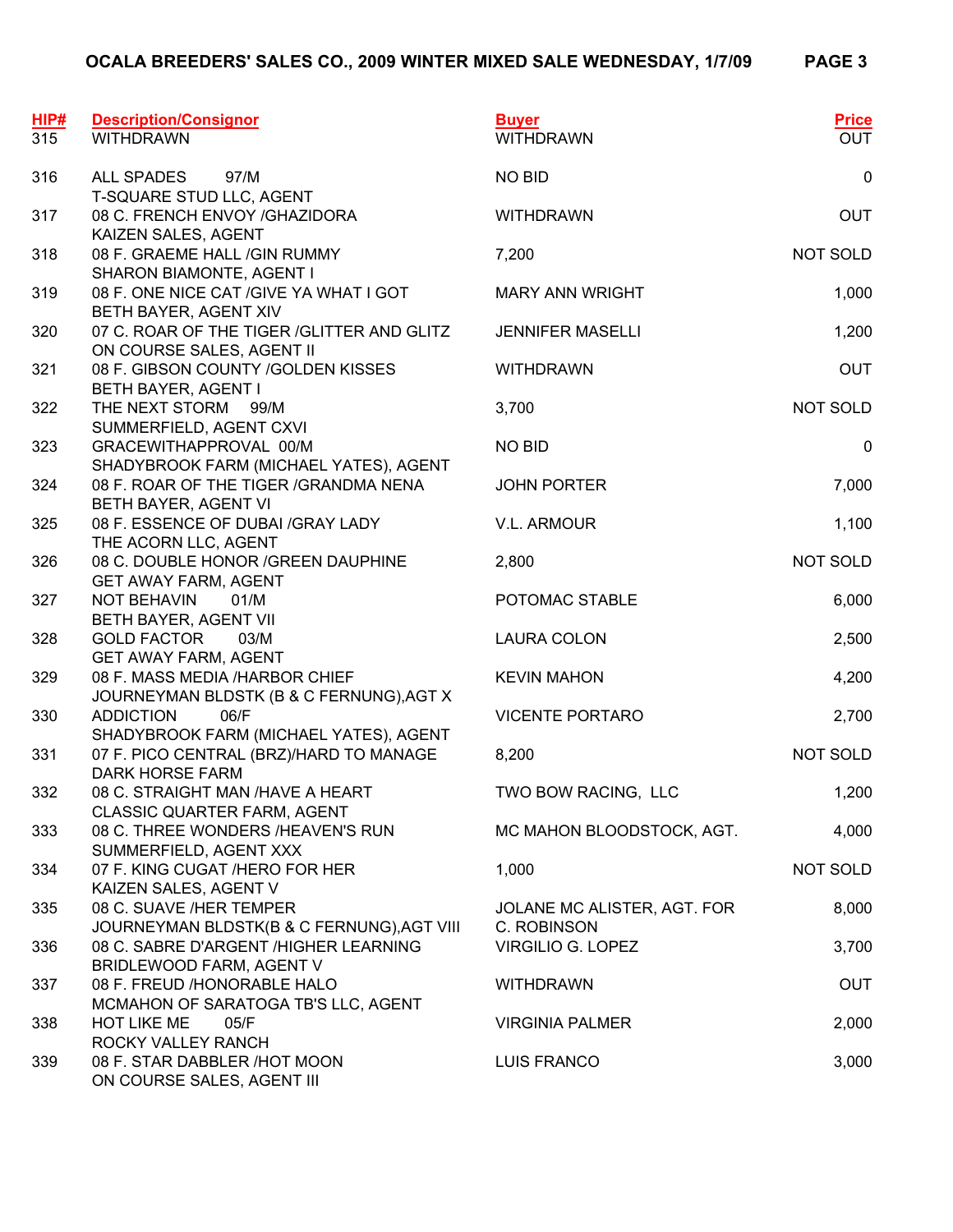| HIP#<br>340 | <b>Description/Consignor</b><br><b>FAST LISA</b><br>02/M                       | <b>Buyer</b><br><b>WITHDRAWN</b>   | <b>Price</b><br><b>OUT</b> |
|-------------|--------------------------------------------------------------------------------|------------------------------------|----------------------------|
|             | <b>BRAMBLY LANE FARM</b>                                                       |                                    |                            |
| 341         | 08 F. BACHELOR BLUES /HOUSTON BOBBI<br>THOROUGHSTOCK, AGENT III                | 1,000                              | NOT SOLD                   |
| 342         | KARRERA KARRERA 97/M<br>RANDOLPH THOROUGHBREDS, INC., AGENT                    | <b>MANUEL ROSALES</b>              | 1,300                      |
| 343         | <b>MAJOR GAMS</b><br>98/M<br>RANDOLPH THOROUGHBREDS, INC., AGENT               | <b>NO BID</b>                      | $\mathbf 0$                |
| 344         | 08 C. FEBRUARY STORM /ILUVUUDRIVEMECRAZY<br>THOROUGHSTOCK, AGENT III           | 1,000                              | NOT SOLD                   |
| 345         | 08 F. WILDCAT HEIR /INY BELLE                                                  | TOM MC CROCKLIN, AGT. FOR          | 4,500                      |
| 346         | ON COURSE SALES, AGENT VI<br><b>MISO PRETTY</b><br>03/M                        | ELITE BLOODSTOCK<br>POTOMAC STABLE | 1,200                      |
| 347         | BETH BAYER, AGENT VII<br>FREEBIE FROM JACK 95/M                                | 1,200                              | <b>NOT SOLD</b>            |
| 348         | PLEASANT CREST FARM<br><b>WITHDRAW</b><br>06/F                                 | <b>WITHDRAWN</b>                   | <b>OUT</b>                 |
| 349         | <b>BROKEN BACK FARM</b><br><b>POITRINE</b><br>98/M                             | 9,700                              | NOT SOLD                   |
|             | PERRONE SALES, LTD., AGENT II                                                  |                                    |                            |
| 350         | 08 C. ROAR OF THE TIGER /IT'S DEJA VOU<br>AMY MYERS, AGENT I                   | <b>WITHDRAWN</b>                   | <b>OUT</b>                 |
| 351         | <b>UNRUFFLED</b><br>04/M<br>BETH BAYER, AGENT VII                              | POTOMAC STABLE                     | 5,000                      |
| 352         | 08 C. D'WILDCAT /JAVA SCRIPT                                                   | 5,000                              | NOT SOLD                   |
| 353         | MOREAU BLOODSTOCK INT'L, FOR OAKLEAF FARM<br>08 F. CONGRATS /JUST BIMI         | ANTHONY GOSWELL, AGT.              | 3,200                      |
| 354         | PERRONE SALES, LTD., AGENT IX<br>08 F. WERBLIN /KALLI XAN                      | V.L. ARMOUR                        | 1,200                      |
| 355         | MICHELLE REDDING, AGENT<br>08 F. TOO MUCH BLING /KARRERA KARRERA               | <b>NO BID</b>                      | $\mathbf 0$                |
| 356         | RANDOLPH THOROUGHBREDS, INC., AGENT<br>08 F. SARAVA /KATHY'S Q. V. C.          | <b>NO BID</b>                      | $\pmb{0}$                  |
|             | RANDOLPH THOROUGHBREDS, INC., AGENT                                            |                                    |                            |
| 357         | 08 C. ALKE /KELLY DOT COM<br>PERRONE SALES, LTD., AGENT IX                     | JOEL W. SAINER                     | 1,200                      |
| 358         | <b>GOLD KHALIFA</b><br>01/M<br>KAIZEN SALES, AGENT FOR SIENNA FARM LLC         | 1,000                              | NOT SOLD                   |
| 359         | SYNERGISTIC EFFEX 01/M<br>KAIZEN SALES, AGENT FOR SIENNA FARM LLC              | <b>H&amp;P STABLES</b>             | 5,000                      |
| 360         | 07 C. MINGUN /KNOCKIN BOOTS                                                    | <b>JENNIFER MASELLI</b>            | 1,700                      |
| 361         | KAIZEN SALES, AGENT V<br>08 C. SWAIN (IRE) /KNOCKIN BOOTS                      | <b>GLENEDEN</b>                    | 2,500                      |
| 362         | KAIZEN SALES, AGENT V<br>08 C. KAFWAIN / KWAITO                                | 3,000                              | NOT SOLD                   |
| 363         | BETH BAYER, AGENT X<br>MISS THUNDERELLA 02/M                                   | 3,700                              | NOT SOLD                   |
| 364         | SHAMROCK THOROUGHBREDS, AGENT<br><b>ACCOUNT IN RED</b><br>02/M<br>RED OAK FARM | <b>NO BID</b>                      | 0                          |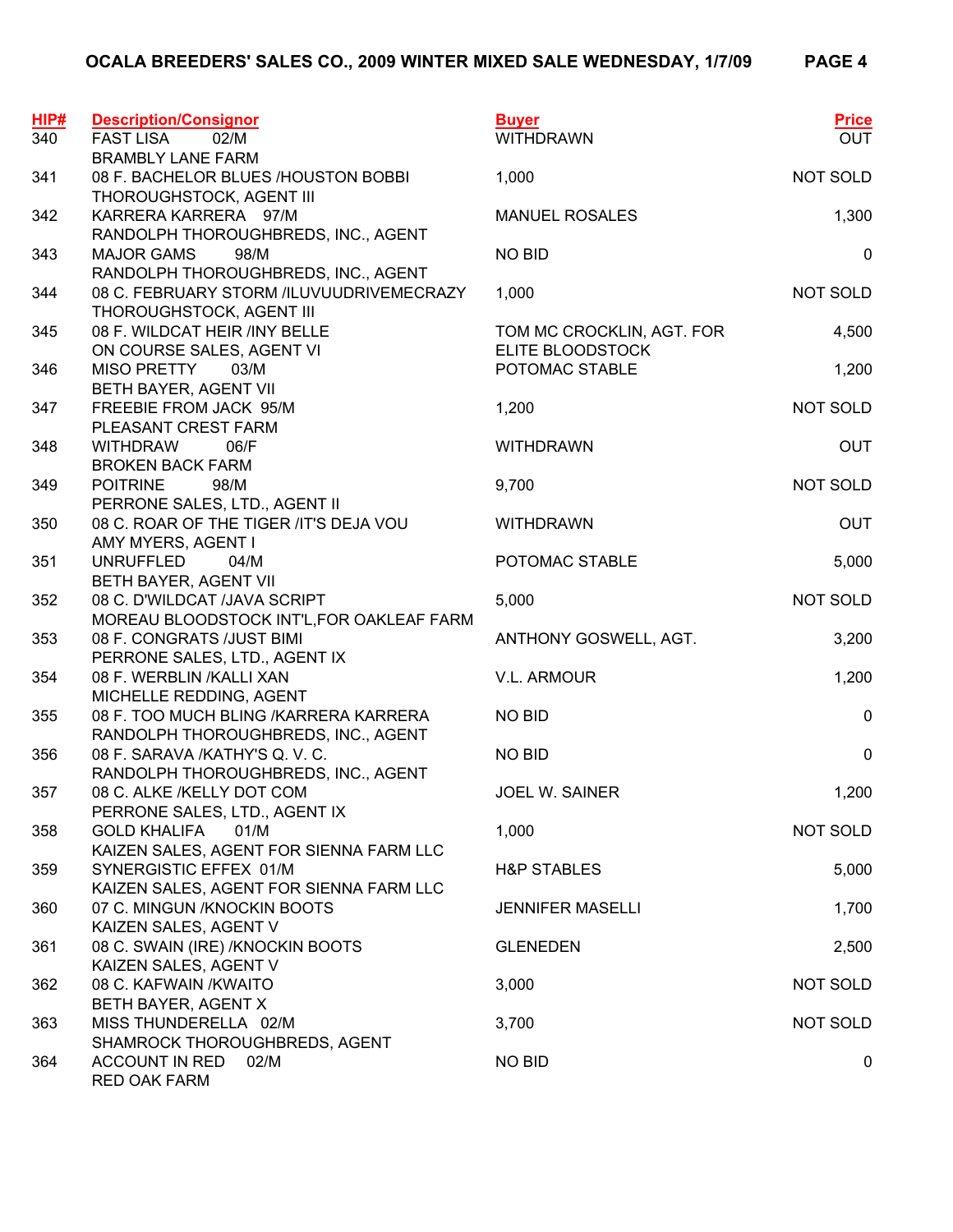| HIP#<br>365 | <b>Description/Consignor</b><br><b>ASHLEE'S LADY</b><br>03/M | <b>Buyer</b><br><b>WITHDRAWN</b> | <b>Price</b><br><b>OUT</b> |
|-------------|--------------------------------------------------------------|----------------------------------|----------------------------|
|             | <b>BRAMBLY LANE FARM</b>                                     |                                  |                            |
| 366         | <b>MILLY MILLU</b><br>94/M                                   | <b>NO BID</b>                    | $\mathsf 0$                |
|             | <b>GET AWAY FARM, AGENT II</b>                               |                                  |                            |
| 367         | DARLING JEB<br>94/M                                          | 6,000                            | <b>NOT SOLD</b>            |
|             | PLEASANT CREST FARM                                          |                                  |                            |
| 368         | 08 C. FRIENDS LAKE /LA PERDIDA                               | 8,000                            | NOT SOLD                   |
|             | PLEASANT CREST FARM                                          |                                  |                            |
| 369         | MARYANN'S SECRET 05/M                                        | BOB R. CLEMENTS, DVM             | 1,300                      |
|             | MAPLEWOOD FARM, AGENT                                        |                                  |                            |
| 370         | <b>LAYLA'S LOVE</b><br>99/M                                  | 2,000                            | NOT SOLD                   |
| 371         | <b>MSM STABLE LLC</b><br>SI SI GEM<br>99/M                   | ROBERT E. VAN WORP               | 2,700                      |
|             | <b>GEM RACING, INC.</b>                                      |                                  |                            |
| 372         | <b>CRAFTY NANCY</b><br>01/M                                  | <b>VIRGINIA PALMER</b>           | 1,500                      |
|             | PEGGY S. DELLHEIM, AGENT IV                                  |                                  |                            |
| 373         | <b>DINGOLAY</b><br>03/M                                      | <b>TODD WILLIAMS</b>             | 1,200                      |
|             | CASSE SALES LLC, AGENT III                                   |                                  |                            |
| 374         | 08 C. FIRE SLAM /LOLLIPOP TYME                               | 3,700                            | NOT SOLD                   |
|             | BETH BAYER, AGENT I                                          |                                  |                            |
| 375         | 08 F. IMPERIALISM /LOVELY GENA                               | 5,500                            | NOT SOLD                   |
|             | <b>GET AWAY FARM, AGENT</b>                                  |                                  |                            |
| 376         | <b>WILLA</b><br>96/M                                         | 2,000                            | NOT SOLD                   |
|             | SUMMERFIELD, AGENT X                                         |                                  |                            |
| 377         | 08 F. IMPERIALISM / LUNA REGALE                              | 4,700                            | <b>NOT SOLD</b>            |
|             | MCMAHON OF SARATOGA TB'S LLC, AGENT                          |                                  |                            |
| 378         | DIAMONDSINTHESKY 05/F                                        | HIDDEN BROOK, AGT. IEAH STABLE   | 9,500                      |
|             | SHADYBROOK FARM (MICHAEL YATES), AGENT                       |                                  |                            |
| 379         | 08 C. WERBLIN /MADAME SECRET                                 | 10,000                           | <b>NOT SOLD</b>            |
|             | PERRONE SALES, LTD., AGT FOR DAYLIGHT FARM                   |                                  |                            |
| 380         | 08 F. MONGOOSE /MAJOR GAMS                                   | <b>NO BID</b>                    | 0                          |
| 381         | RANDOLPH THOROUGHBREDS, INC., AGENT<br>ANANIAS POINT<br>06/F | <b>WITHDRAWN</b>                 | OUT                        |
|             | CASSE SALES LLC, AGENT III                                   |                                  |                            |
| 382         | 08 C. BLACK MAMBO /MARIMBA                                   | <b>NO BID</b>                    | $\mathbf 0$                |
|             | KAIZEN SALES, AGENT IV                                       |                                  |                            |
| 383         | <b>DRUMSTICKS</b><br>96/M                                    | <b>MANUEL ROSALES</b>            | 1,200                      |
|             | JACQUELINE MAHON DIAMOND, AGENT                              |                                  |                            |
| 384         | SWEET FANTASY<br>94/M                                        | 1,000                            | NOT SOLD                   |
|             | CASSE SALES LLC, AGENT VIII                                  |                                  |                            |
| 385         | 08 C. DREWMAN /MEDIEVAL FANTASY                              | <b>CHRISTY WHITMAN</b>           | 2,000                      |
|             | CASSE SALES LLC, AGENT VIII                                  |                                  |                            |
| 386         | 08 F. WERBLIN /MEGALINA                                      | <b>V.L. ARMOUR</b>               | 6,200                      |
|             | KAIZEN SALES, AGENT I                                        |                                  |                            |
| 387         | 08 F. POMEROY /MELANCHOLY BABY                               | 2,500                            | <b>NOT SOLD</b>            |
|             | ROYAL BLOODSTOCK, AGENT                                      |                                  |                            |
| 388         | LITTLE DICKENS 04/M                                          | <b>WITHDRAWN</b>                 | <b>OUT</b>                 |
| 389         | CASSE SALES LLC, AGENT IV<br>BIRDIE'S SISTER 95/M            |                                  | <b>NOT SOLD</b>            |
|             | THOROUGHSTOCK, AGENT II                                      | 2,700                            |                            |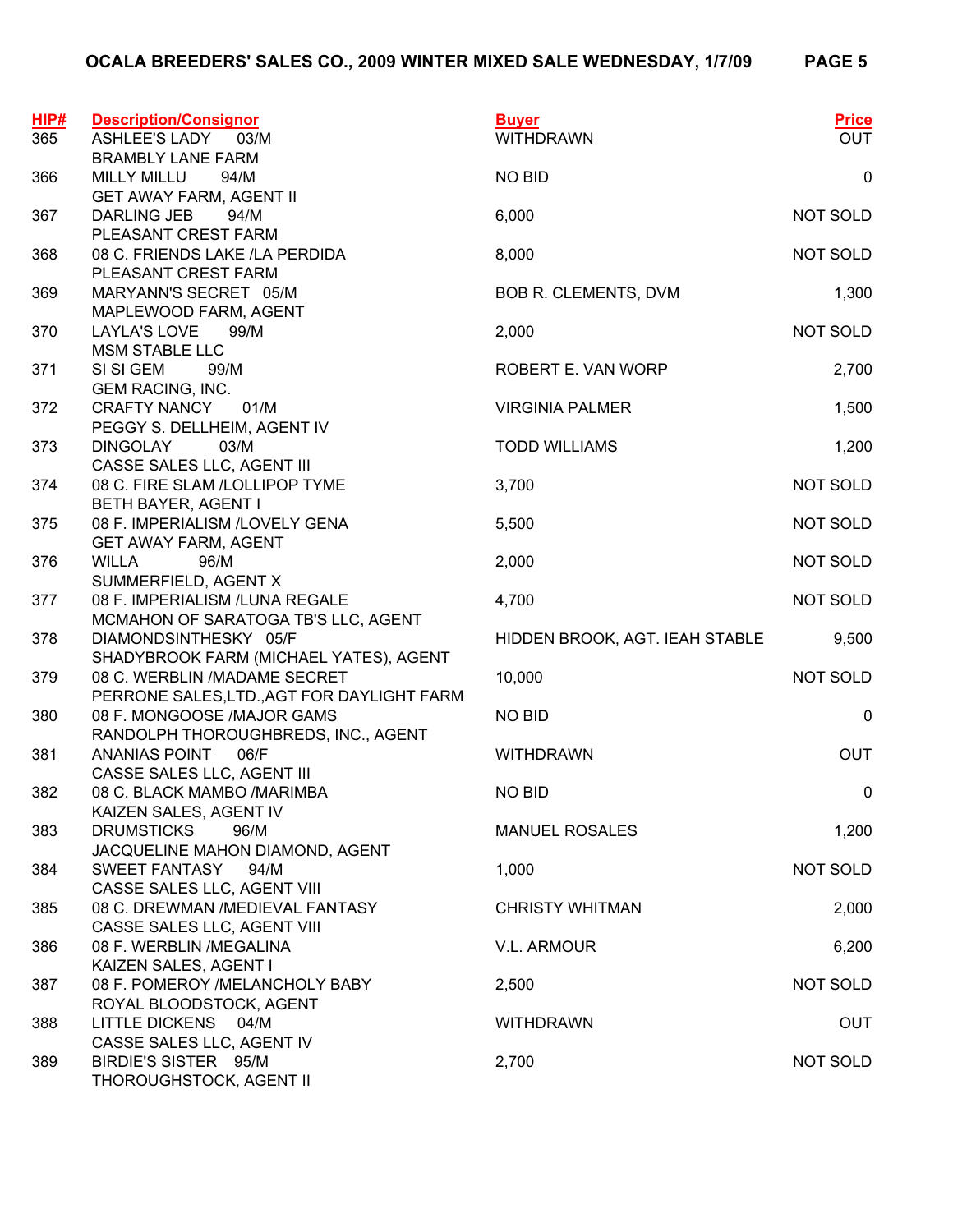| HIP# | <b>Description/Consignor</b>                                    | <b>Buyer</b>                    | <b>Price</b> |
|------|-----------------------------------------------------------------|---------------------------------|--------------|
| 390  | 08 F. LION TAMER /MIMI'S TOUCH                                  | <b>JULIO RODRIGUEZ</b>          | 1,000        |
|      | NANCY BAUMAN, AGENT III                                         |                                 |              |
| 391  | <b>EXTRA CASE</b><br>82/M                                       | <b>WITHDRAWN</b>                | <b>OUT</b>   |
|      | SUMMERFIELD, AGENT X                                            |                                 |              |
| 392  | <b>SEA COURT</b><br>05/F                                        | HIDDEN BROOK, AGT. IEAH STABLES | 13,000       |
|      | CASSE SALES LLC, AGENT III                                      |                                 |              |
| 393  | HOYTES VILLAGE 04/M                                             | 1,000                           | NOT SOLD     |
| 394  | CASSE SALES LLC, AGENT III<br>08 C. TEXAS GLITTER / MISS CAHILL | <b>HORACIO BARBARAN</b>         |              |
|      | <b>RED OAK FARM</b>                                             |                                 | 1,000        |
| 395  | 08 F. POLLARD'S VISION /MISS GALLANT                            | 1,200                           | NOT SOLD     |
|      | MONTGOMERY EQUINE CENTER, AGENT                                 |                                 |              |
| 396  | 08 F. WILDCAT HEIR /MISS GUMBO                                  | DERBY DAZE FARM, INC            | 3,000        |
|      | MICHELLE REDDING, AGENT I                                       |                                 |              |
| 397  | 08 C. DURING /MISS ICICLE                                       | DREAMBUILDER RACING, LLC        | 3,200        |
|      | SUMMERFIELD, AGENT FOR TALL GRASS FARM                          |                                 |              |
| 398  | 08 C. MASS MEDIA /MISS LANA                                     | 4,000                           | NOT SOLD     |
|      | JOURNEYMAN BLDSTK (B & C FERNUNG), AGT X                        |                                 |              |
| 399  | 08 C. SWEETSOUTHERNSAINT/MISSPITCH                              | <b>JOE SCHRAGE</b>              | 3,000        |
|      | <b>CLASSIC QUARTER FARM, AGENT</b>                              |                                 |              |
| 400  | 08 F. PEACE RULES /MISS TURKOMANIA                              | <b>MEL SNOW</b>                 | 6,000        |
|      | PLEASANT CREST FARM                                             |                                 |              |
| 401  | 08 C. PEACE RULES / MISS WITCHY                                 | <b>WITHDRAWN</b>                | <b>OUT</b>   |
| 402  | <b>GEM RACING, INC.</b><br>TRUTH ABOUT MISTY 98/M               | <b>NO BID</b>                   | $\pmb{0}$    |
|      | DONNA BURNHAM, FOR ESTATE OF ARTHUR MATHES                      |                                 |              |
| 403  | 08 F. GREATNESS /MIZ LYNNE KELLY                                | <b>NO BID</b>                   | $\pmb{0}$    |
|      | JANIE ROPER, AGENT IX                                           |                                 |              |
| 404  | DARN THAT MOLLY 03/M                                            | <b>NO BID</b>                   | $\pmb{0}$    |
|      | <b>JOHN WRIGHT</b>                                              |                                 |              |
| 405  | 08 C. WILDCAT HEIR /MOONLIT EVENING                             | DERBY DAZE FARM, INC            | 7,000        |
|      | MICHELLE REDDING, AGENT I                                       |                                 |              |
| 406  | <b>NATANYA</b><br>04/M                                          | MICHAEL V. LAURATO              | 8,000        |
|      | CASSE SALES LLC, AGENT III                                      |                                 |              |
| 407  | <b>LIKELY RUCKUS</b><br>97/M                                    | <b>MANUEL ROSALES</b>           | 1,400        |
|      | CASSE SALES LLC, AGENT III                                      |                                 |              |
| 408  | 08 F. FORMAL DINNER /MOUNTAIN MADAM<br>PARK PLACE FARM          | <b>NO BID</b>                   | 0            |
|      | PRIMARY MOTIVE<br>03/M                                          |                                 | NOT SOLD     |
| 409  | KAIZEN SALES, AGENT FOR SIENNA FARM LLC                         | 6,500                           |              |
| 410  | <b>SILVER POKER</b><br>03/M                                     | <b>GARY PATRICK</b>             | 4,200        |
|      | PEGGY S. DELLHEIM, AGENT III                                    |                                 |              |
| 411  | 08 C. TIZNOW /MYSTICAL MORNING                                  | PONDER HILL FARM                | 17,000       |
|      | PERRONE SALES, LTD., AGENT IX                                   |                                 |              |
| 412  | STORM SAVVY<br>04/M                                             | <b>WITHDRAWN</b>                | <b>OUT</b>   |
|      | MARION BLOODSTOCK, AGENT II                                     |                                 |              |
| 413  | PENNIE CANOE<br>99/M                                            | <b>NO BID</b>                   | 0            |
|      | CASSE SALES LLC, AGENT VII                                      |                                 |              |
| 414  | 08 C. PURGE /NICE KITTY KITTY                                   | TOM MC CROCKLIN, AGT. FOR       | 5,000        |
|      | PLEASANT CREST FARM                                             | ELITE BLOODSTOCK                |              |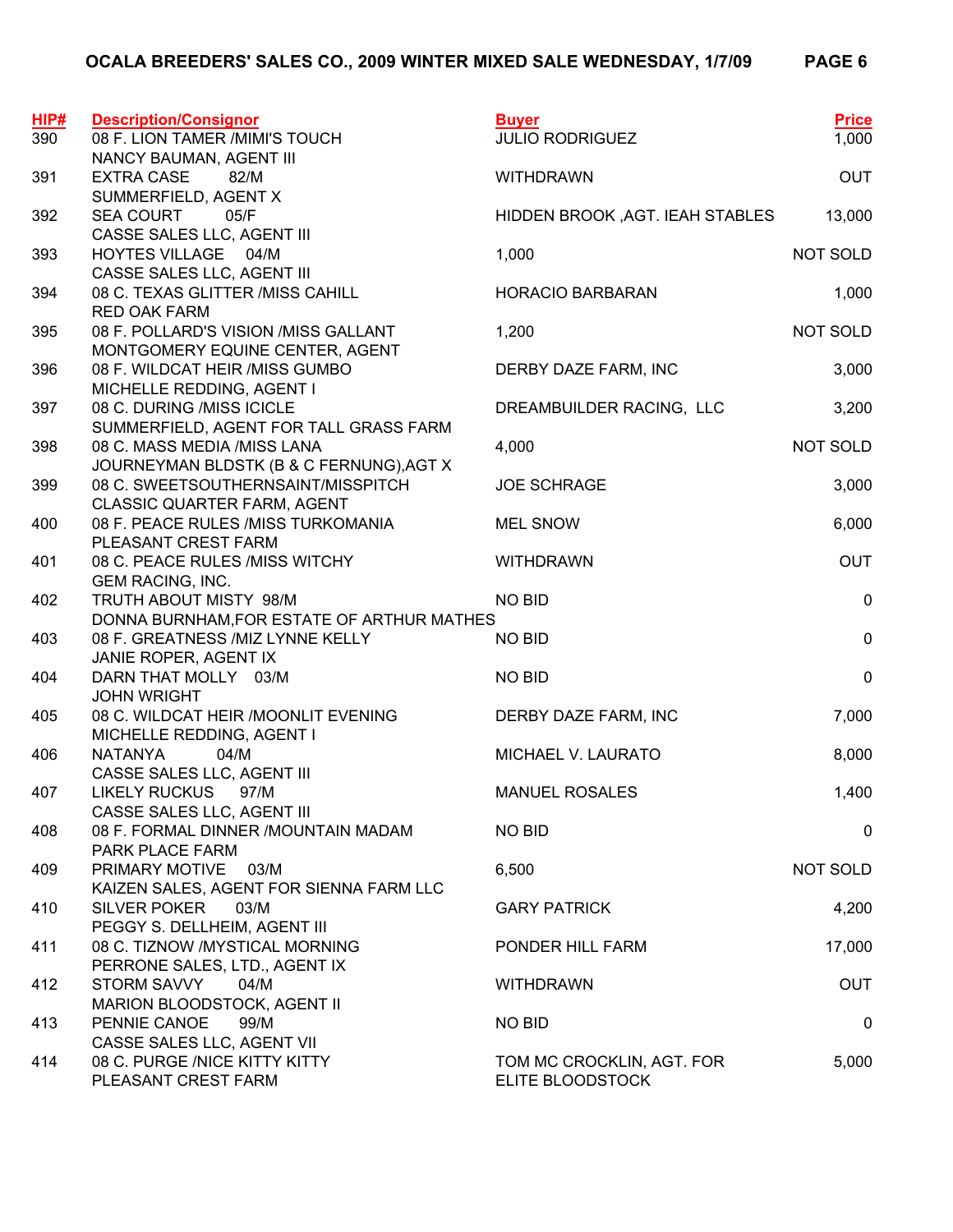| HIP#<br>415 | <b>Description/Consignor</b><br>88/M<br><b>NIZY</b>          | <b>Buyer</b><br><b>DAN SAUNDERS</b> | <b>Price</b><br>3,000 |
|-------------|--------------------------------------------------------------|-------------------------------------|-----------------------|
|             | KAIZEN SALES, AGENT II                                       |                                     |                       |
| 416         | FRESH SCENT<br>04/M                                          | V.L. ARMOUR                         | 3,000                 |
|             | MAPLEWOOD FARM, AGENT                                        |                                     |                       |
| 417         | <b>HEAVEN'S DOOR</b><br>98/M                                 | 1,000                               | NOT SOLD              |
|             | SUMMERFIELD, AGENT X                                         |                                     |                       |
| 418         | <b>GRAPE HALL</b><br>01/M                                    | 1,000                               | NOT SOLD              |
|             | CASSE SALES LLC, AGENT III                                   |                                     |                       |
| 419         | SOPHIE'S CAT<br>00/M                                         | NORTH WESTERN ENTERPRISES           | 5,500                 |
|             | JOURNEYMAN BLDSTK (B & C FERNUNG), AGT V                     |                                     |                       |
| 420         | 08 F. TRUST N LUCK / OLYMPIC EMBLEM                          | 1,000                               | NOT SOLD              |
|             | BETH BAYER, AGENT XII                                        |                                     |                       |
| 421         | <b>CHARIZARD</b><br>98/M                                     | 2,900                               | NOT SOLD              |
| 422         | THE ACORN LLC, AGENT<br>SLEW'S NOTEBOOK 04/G                 | <b>WITHDRAWN</b>                    | <b>OUT</b>            |
|             | KAIZEN SALES, AGENT                                          |                                     |                       |
| 423         | 08 C. FRISCO STAR / OPAL'S NOTEBOOK                          | 1,000                               | NOT SOLD              |
|             | KAIZEN SALES, AGENT                                          |                                     |                       |
| 424         | 08 F. MONTBROOK / OPEN BOOK                                  | PONDER HILL FARM                    | 6,000                 |
|             | PERRONE SALES, LTD., AGENT II                                |                                     |                       |
| 425         | <b>WILDCAT WIDOW</b><br>00/M                                 | <b>OAK VALE</b>                     | 1,200                 |
|             | CABALLO GRANDE, AGENT I                                      |                                     |                       |
| 426         | <b>GEISHA DOLL</b><br>97/M                                   | <b>BRUNO SCHICKEDANZ</b>            | 1,000                 |
|             | JACQUELINE MAHON DIAMOND, AGENT                              |                                     |                       |
| 427         | 08 F. CONSCIENCE CLEAR / OUR FIRST DANCE                     | 8,700                               | NOT SOLD              |
|             | DR. MICHAEL L. BOGDUE                                        |                                     |                       |
| 428         | TIS WILLIE NELLIE 91/M                                       | <b>NO BID</b>                       | $\pmb{0}$             |
|             | <b>RED OAK FARM</b>                                          |                                     |                       |
| 429         | KICKAPOO PRINCESS 02/M                                       | <b>SUMMERFIELD SALES</b>            | 1,200                 |
|             | SUMMERFIELD, AGENT CCVI                                      |                                     |                       |
| 430         | <b>CHERRY GROVE</b><br>02/M                                  | <b>JIM VAN HANDEL</b>               | 1,400                 |
|             | CASSE SALES LLC, AGENT III                                   |                                     |                       |
| 431         | 08 C. INDY KING /PEARLWOOD                                   | <b>JOSE PINCHIN</b>                 | 3,000                 |
| 432         | KAIZEN SALES, AGENT<br>WOOD WITCH<br>00/M                    | <b>WITHDRAWN</b>                    | <b>OUT</b>            |
|             | SUMMERFIELD, AGENT XCII                                      |                                     |                       |
| 433         | LIST O'GOLD<br>92/M                                          | JAY ADCOCK                          | 2,500                 |
|             | CASSE SALES LLC, AGENT III                                   |                                     |                       |
| 434         | WILD ROYALTY<br>90/M                                         | <b>NO BID</b>                       | 0                     |
|             | <b>RED OAK FARM</b>                                          |                                     |                       |
| 435         | 08 F. WERBLIN /PLUCKY HEIRESS                                | 6,500                               | NOT SOLD              |
|             | KAIZEN SALES, AGENT I                                        |                                     |                       |
| 436         | 08 C. EXCHANGE RATE /POITRINE                                | <b>TEN STABLE</b>                   | 14,000                |
|             | PERRONE SALES, LTD., AGENT II                                |                                     |                       |
| 437         | <b>QUEST FOR AMBITION 98/M</b>                               | <b>WITHDRAWN</b>                    | <b>OUT</b>            |
|             | SUMMERFIELD, AGENT X                                         |                                     |                       |
| 438         | 08 C. IMPERIALISM / POMS RISING STAR                         | 5,700                               | NOT SOLD              |
|             | <b>GET AWAY FARM, AGENT</b>                                  |                                     |                       |
| 439         | KATHY'S Q. V. C. 94/M<br>RANDOLPH THOROUGHBREDS, INC., AGENT | <b>NO BID</b>                       | 0                     |
|             |                                                              |                                     |                       |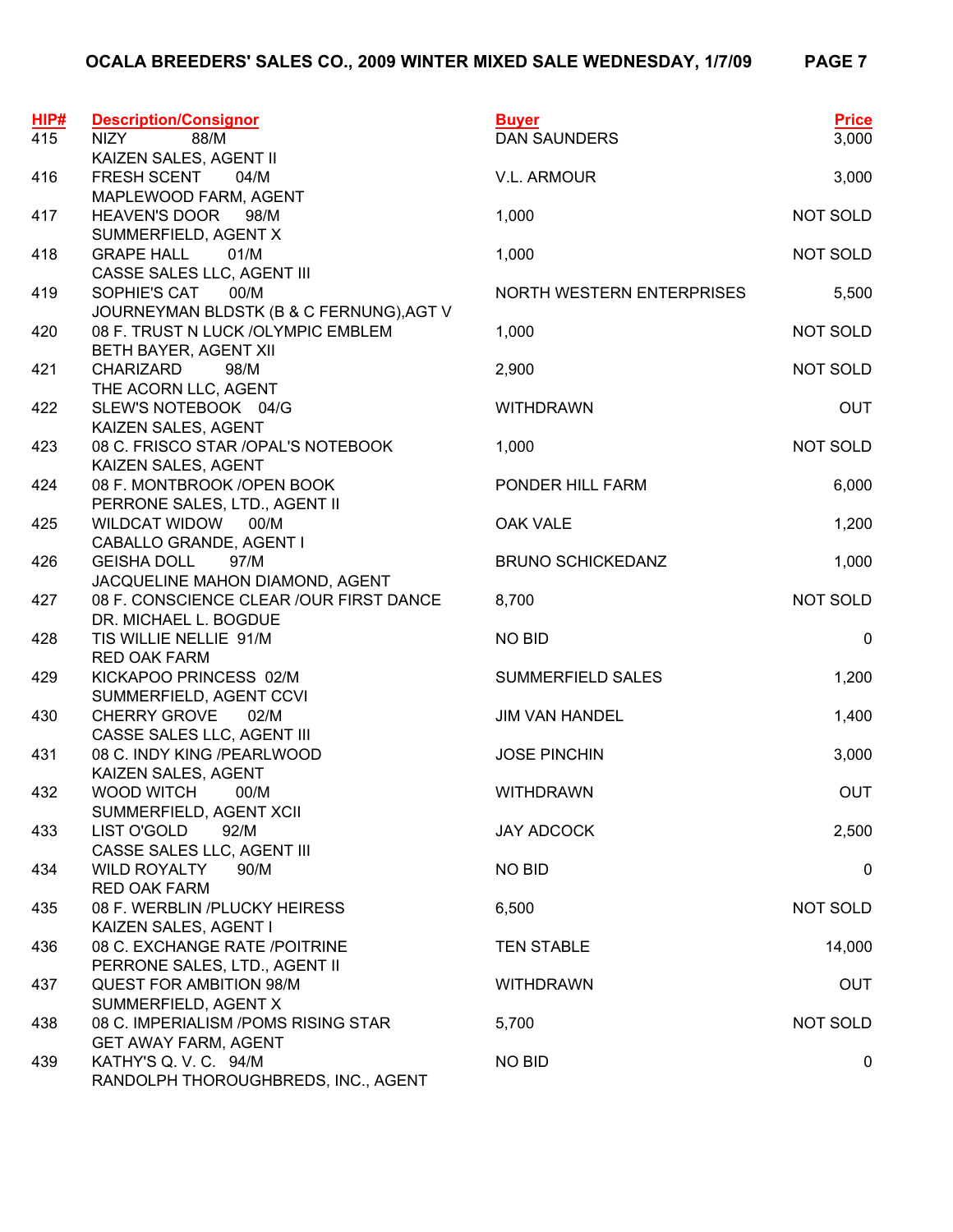| HIP#<br>440 | <b>Description/Consignor</b><br>08 C. FREUD /PRECIOUS PLATINUM                            | <b>Buyer</b><br><b>MICHALA MARTIN</b> | <b>Price</b><br>1,000 |
|-------------|-------------------------------------------------------------------------------------------|---------------------------------------|-----------------------|
| 441         | <b>RED OAK FARM</b><br>08 C. UNBRIDLED TIME / PREMIER TRAVEL<br><b>RED OAK FARM</b>       | <b>NO BID</b>                         | $\mathbf 0$           |
| 442         | 08 C. BLACK MAMBO /PRINCESS MARLISE<br>MICHELLE REDDING, AGENT                            | <b>JOSE CENTENO</b>                   | 4,700                 |
| 443         | 08 F. SLIGO BAY (IRE) /PRISSY LINDA<br>BETH BAYER, AGENT VIII                             | BE BE LUXON                           | 1,000                 |
| 444         | <b>ISLANDER BLUES 95/M</b><br>SUMMERFIELD, AGENT X                                        | 1,000                                 | NOT SOLD              |
| 445         | 08 C. ESSENCE OF DUBAI /PROSPECTS GAL<br>PERRONE SALES, LTD., AGENT VI                    | <b>JOSE PINCHIN</b>                   | 2,700                 |
| 446         | 08 C. BURNING ROMA /PROUD ROYALE<br>PERRONE SALES, LTD., AGENT VIII                       | <b>WITHDRAWN</b>                      | <b>OUT</b>            |
| 447         | <b>FIDGET</b><br>99/M<br>KAIZEN SALES, AGENT FOR SIENNA FARM LLC                          | 19,000                                | NOT SOLD              |
| 448         | 08 F. ALPHABET SOUP / QUEENS ARE WILD<br>BETH BAYER, AGENT VIII                           | <b>CHRISTY WHITMAN</b>                | 2,000                 |
| 449         | PASSAGE ROAD<br>01/M<br>CASSE SALES LLC, AGENT III                                        | ONE BY ONE THOROUGHBREDS LLC          | 1,600                 |
| 450         | <b>BRITTONS HILL</b><br>96/M<br>CASSE SALES LLC, AGENT III                                | ANGELA INGENITO                       | 20,000                |
| 451         | ONE CLASSIE LASSIE 97/M<br>PERRONE SALES, LTD., AGENT VII                                 | 4,700                                 | NOT SOLD              |
| 452         | <b>RAIRE CLIFFS</b><br>98/M<br>SHARON BIAMONTE, AGENT II                                  | <b>NO BID</b>                         | 0                     |
| 453         | <b>SHALITA</b><br>02/M<br>MAPLEWOOD FARM, AGENT                                           | MOISES ALOU                           | 3,400                 |
| 454         | 08 C. RODEO / RARE INDICATION<br>MONTGOMERY EQUINE CENTER, AGENT                          | <b>LOUIS SMITH</b>                    | 1,200                 |
| 455         | <b>RITZY BLITZ</b><br>92/M<br><b>BLANK PAGES</b>                                          | <b>WITHDRAWN</b>                      | <b>OUT</b>            |
| 456         | <b>BARCLAY'S TERRACE 06/F</b>                                                             | LONNIE STOKES                         | 1,500                 |
| 457         | CASSE SALES LLC, AGENT III<br>08 F. IMPERIALISM / READY AT NOON                           | POTRERO STABLES                       | 2,500                 |
| 458         | SUMMERFIELD, AGENT CCX<br>08 C. MASS MEDIA /REASONABLE THOUGHT                            | <b>JOSE PINCHIN</b>                   | 2,000                 |
| 459         | JOURNEYMAN BLDSTK (B & C FERNUNG), AGT X<br><b>REFAX</b><br>00/M                          | <b>VIRGINIA PALMER</b>                | 1,300                 |
| 460         | SUMMERFIELD, AGENT X<br>08 C. EXCHANGE RATE / RHONDA'S ROCKET                             | <b>WITHDRAWN</b>                      | <b>OUT</b>            |
| 461         | NANCY BAUMAN, AGENT I<br>08 F. IMPERIALISM / RIGHTEOUS WOLF                               | <b>NO BID</b>                         | 0                     |
| 462         | BRIDLEWOOD FARM, AGENT II<br>PERFECT CATCH<br>94/M                                        | <b>VICENTE PORTARO</b>                | 3,700                 |
| 463         | CASSE SALES LLC, AGENT IV<br><b>SWIFT STAR</b><br>01/M                                    | <b>JOSE UZCATEGUI</b>                 | 7,500                 |
| 464         | CASSE SALES LLC, AGENT IV<br>08 F. THE DADDY / ROAD TO HONOR<br>SUMMERFIELD, AGENT CXXXIX | 3,000                                 | NOT SOLD              |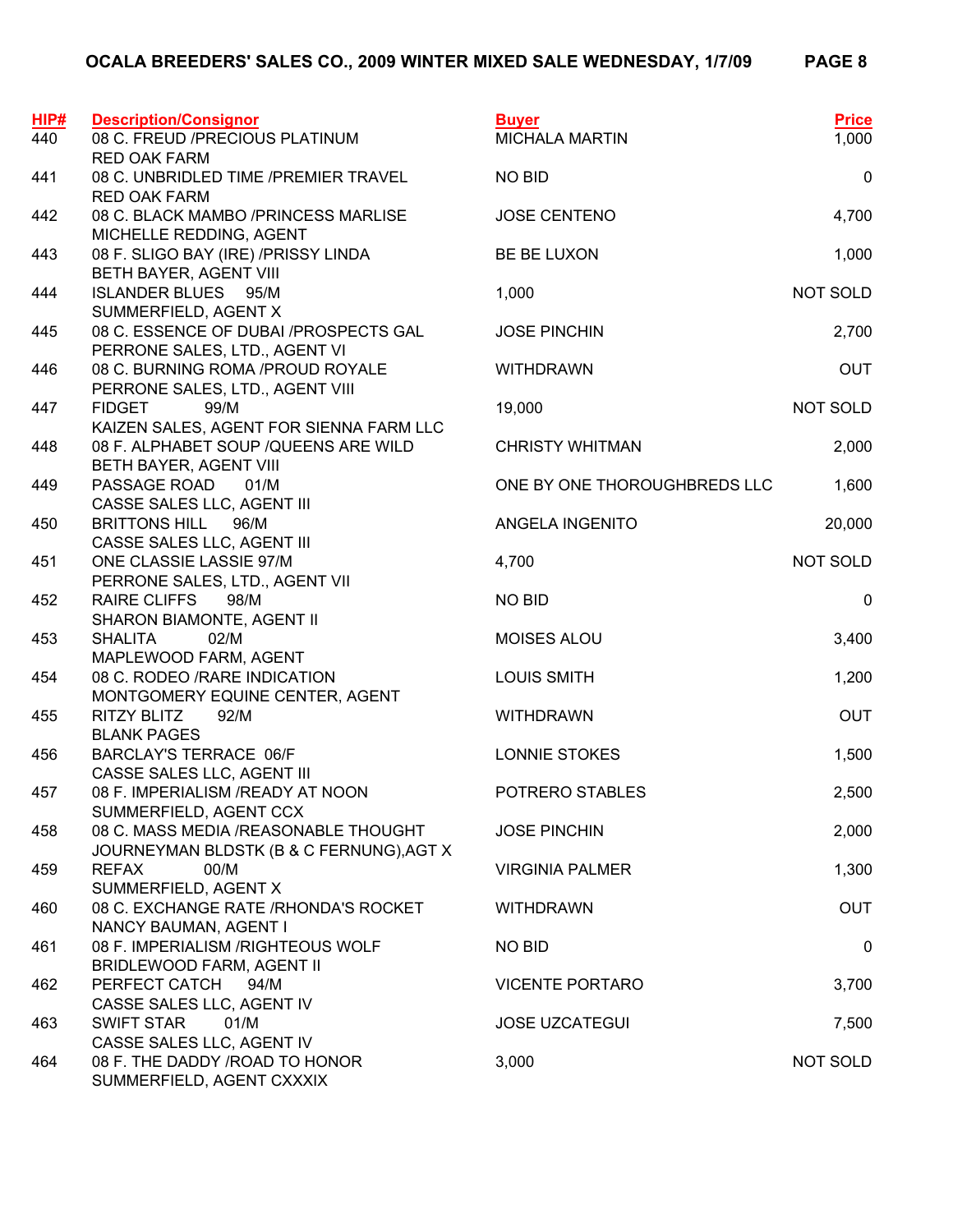| HIP#<br>465 | <b>Description/Consignor</b><br>08 F. TEXAS GLITTER / RUBY RASCAL          | <b>Buyer</b><br>2,000         | <b>Price</b><br>NOT SOLD |
|-------------|----------------------------------------------------------------------------|-------------------------------|--------------------------|
|             | NANCY BAUMAN, AGENT II                                                     |                               |                          |
| 466         | 08 C. GIBSON COUNTY /SAMBUCA<br>THOROUGHSTOCK, AGENT III                   | LUIS D. MARTINEZ              | 1,200                    |
| 467         | 08 F. ALPHABET SOUP / SAPHATIC<br>BETH BAYER, AGENT VIII                   | <b>JOHN PORTER</b>            | 1,000                    |
| 468         | <b>HALO'S TIDE</b><br>06/F<br><b>BRIDLEWOOD FARM</b>                       | DONALD HOOVER                 | 1,400                    |
| 469         | SLIDE THE DRESSER 99/M<br><b>GET AWAY FARM, AGENT</b>                      | <b>NO BID</b>                 | $\pmb{0}$                |
| 470         | 08 C. IMPERIALISM /SATIN SPLASH<br>SWEETWATER FARM SOUTH                   | <b>SUNSHINE EQUINE</b>        | 5,200                    |
| 471         | <b>SATIN SPLASH</b><br>93/M                                                | <b>SUNSHINE EQUINE</b>        | 2,000                    |
| 472         | SWEETWATER FARM SOUTH<br>SILENCE RULES<br>03/M                             | PLANTATION STABLES            | 1,000                    |
| 473         | ROCKY VALLEY RANCH<br>08 F. ALPHABET SOUP / SCARLET COMMANDER              | <b>CHRISTY WHITMAN</b>        | 1,700                    |
| 474         | BETH BAYER, AGENT VIII<br><b>LEAD VALE</b><br>05/F                         | 1,000                         | <b>NOT SOLD</b>          |
| 475         | CASSE SALES LLC, AGENT III<br><b>JIGGERMAST</b><br>04/G                    | <b>WITHDRAWN</b>              | <b>OUT</b>               |
| 476         | KAIZEN SALES, AGENT<br>GIBBONS BOGGS 02/M                                  | 1,000                         | NOT SOLD                 |
| 477         | CASSE SALES LLC, AGENT III<br><b>GARBAGE LADY</b><br>86/M                  | <b>NO BID</b>                 | $\mathbf 0$              |
| 478         | <b>RED OAK FARM</b><br>08 F. BWANA CHARLIE /SHANNEYA                       | <b>CIRCLE D THOROUGHBREDS</b> | 2,200                    |
| 479         | RANDOLPH TB'S, AGT FOR KINGSLAND FARM CO.<br>08 F. THE DADDY /SHE DID TELL | <b>LEA ANNE WATSON</b>        | 2,100                    |
| 480         | SUMMERFIELD, AGENT CXXXII<br>06 F. LIGHTNIN N THUNDER/SHEER BLUFF          | <b>MEL SNOW</b>               | 4,000                    |
| 481         | <b>RED OAK FARM</b><br>01/M<br><b>SHEER NUMBERS</b>                        | NO BID                        | $\mathbf 0$              |
| 482         | <b>RED OAK FARM</b><br><b>SWEET MAVIS</b><br>04/M                          | 1,200                         | NOT SOLD                 |
| 483         | ROLLING MEADOWS FARM, AGENT<br>08 F. STRAIGHT MAN / SHESAGROOVYMOVER       | 2,200                         | NOT SOLD                 |
| 484         | THOROUGHSTOCK, AGENT III<br>08 C. SAFELY'S MARK / SHORE BIRD               | 1,000                         | NOT SOLD                 |
|             | THOROUGHSTOCK, AGENT III<br>08 C. LIGHTNIN N THUNDER/SHORT FAT FANNY       | <b>NO BID</b>                 |                          |
| 485         | BETH BAYER, AGENT XIV                                                      |                               | 0                        |
| 486         | <b>SILKEY LISA</b><br>04/M<br><b>BRAMBLY LANE FARM</b>                     | <b>WITHDRAWN</b>              | <b>OUT</b>               |
| 487         | ON THE PODIUM<br>04/M<br>KAIZEN SALES, AGENT FOR SIENNA FARM LLC           | 8,000                         | NOT SOLD                 |
| 488         | <b>FUZZY SILVER</b><br>96/M<br><b>GET AWAY FARM, AGENT I</b>               | <b>MARK WEDIG</b>             | 1,700                    |
| 489         | 08 F. CONGRATS /SILVEROUS<br>JACQUELINE MAHON DIAMOND, AGENT               | 11,000                        | NOT SOLD                 |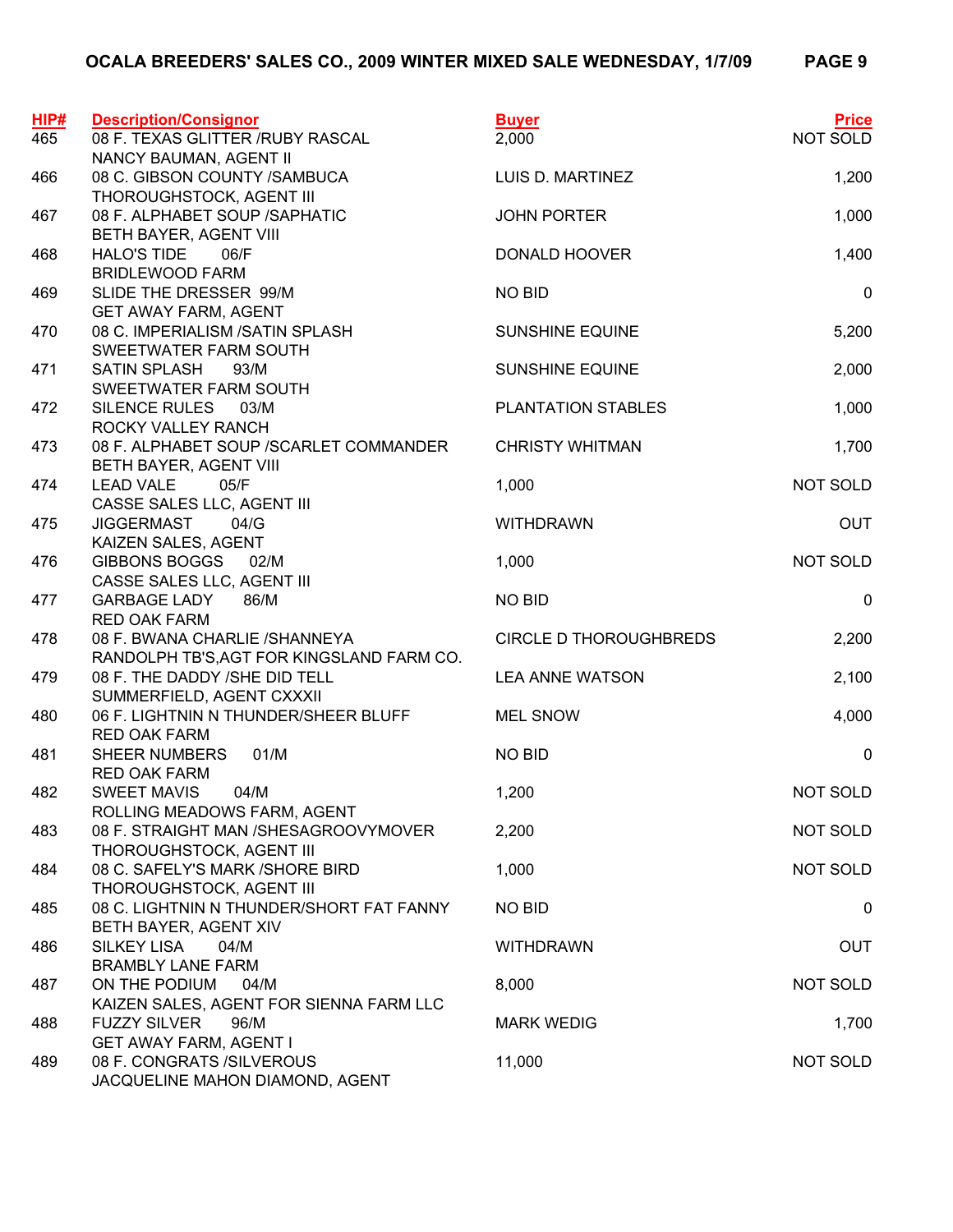| HIP# | <b>Description/Consignor</b>                                                 | <b>Buyer</b>             | <b>Price</b> |
|------|------------------------------------------------------------------------------|--------------------------|--------------|
| 490  | 08 F. SARAVA /SILVER POKER                                                   | <b>WITHDRAWN</b>         | <b>OUT</b>   |
|      | PEGGY S. DELLHEIM, AGENT I                                                   |                          |              |
| 491  | 08 F. PEACE RULES /SIMMERETTE                                                | <b>MARLENE T. STUTZ</b>  | 1,300        |
|      | JANIE ROPER, AGENT IX                                                        |                          |              |
| 492  | SIMPLY BY FAITH 06/F<br>PERRONE SALES, LTD., AGENT XI                        | 3,700                    | NOT SOLD     |
| 493  | 08 F. SPANISH STEPS /SIMPLY FRENCH                                           | <b>JOE AQUILINO</b>      | 1,000        |
|      | THOROUGHSTOCK, AGENT III                                                     |                          |              |
| 494  | 08 C. ALPHABET SOUP / SINGAPORE MOUNTAIN                                     | ANGELA SCHIFANO          | 1,000        |
|      | BETH BAYER, AGENT VIII                                                       |                          |              |
| 495  | <b>BABY ASHLEE</b><br>03/M                                                   | <b>WITHDRAWN</b>         | <b>OUT</b>   |
|      | <b>BRAMBLY LANE FARM</b>                                                     |                          |              |
| 496  | 08 F. CONGAREE /SIPHON TIMES                                                 | <b>WITHDRAWN</b>         | <b>OUT</b>   |
|      | BETH BAYER, AGENT VIII                                                       |                          |              |
| 497  | 08 F. PEACE RULES /SI SI GEM                                                 | <b>RAY ADAM</b>          | 1,000        |
| 498  | <b>GEM RACING, INC.</b><br><b>ICE GALA</b><br>96/M                           | CATHERINE HUDSON, AGT.   | 10,000       |
|      | NANCY BAUMAN, AGENT II                                                       |                          |              |
| 499  | MIAMI PRINCESS 02/M                                                          | <b>JIM VAN HANDEL</b>    | 8,000        |
|      | KAIZEN SALES, AGENT FOR SIENNA FARM LLC                                      |                          |              |
| 500  | 07 F. DOUBLE HONOR /SLIDE THE DRESSER                                        | ROSE HERNANDEZ           | 1,200        |
|      | <b>GET AWAY FARM, AGENT</b>                                                  |                          |              |
| 501  | 08 C. CAPE CANAVERAL /SMOKEY BLUE                                            | 1,000                    | NOT SOLD     |
|      | MCMAHON OF SARATOGA TB'S LLC, AGENT                                          |                          |              |
| 502  | 08 F. SABRE D'ARGENT /SOLDIER'S SIREN                                        | 1,000                    | NOT SOLD     |
| 503  | THOROUGHSTOCK, AGENT III<br>08 F. DA STOOPS /SOUP'N SALAD                    | 1,200                    | NOT SOLD     |
|      | BETH BAYER, AGENT X                                                          |                          |              |
| 504  | 08 F. GREATNESS /SOUTHERN WAVE                                               | <b>ISIDRO CENTENO</b>    | 3,500        |
|      | PERRONE SALES, LTD., AGENT X                                                 |                          |              |
| 505  | <b>DUSTY SPARKLE</b><br>97/M                                                 | 3,500                    | NOT SOLD     |
|      | RANDOLPH THOROUGHBREDS, INC., AGENT                                          |                          |              |
| 506  | 05/M<br><b>LEMON ZEST</b>                                                    | POTOMAC STABLE           | 8,500        |
|      | BETH BAYER, AGENT VII                                                        |                          |              |
| 507  | 08 F. FREEFOURINTERNET /STARLET NOTE<br>PEGGY S. DELLHEIM, AGENT V           | <b>STORI HOUSEHOLDER</b> | 6,500        |
| 508  | 08 C. WHEELAWAY /STAR ONE ONE                                                | VIRGILIO G. LOPEZ        | 5,000        |
|      | MCMAHON OF SARATOGA TB'S LLC, AGENT                                          |                          |              |
| 509  | LITTLE BRISTOL 04/M                                                          | BPN                      | 10,000       |
|      | CASSE SALES LLC, AGENT III                                                   |                          |              |
| 510  | JOHNNY ALL NIGHT 04/H                                                        | <b>BOB WALTON</b>        | 1,000        |
|      | <b>RED OAK FARM</b>                                                          |                          |              |
| 511  | 08 C. AROUND THE CAPE /SUCRE SUCRE                                           | LUIS D. MARTINEZ         | 1,200        |
| 512  | MCMAHON OF SARATOGA TB'S LLC, AGENT<br>08 C. POLLARD'S VISION /SUNSHINE JEAN | <b>OAK VALE</b>          | 2,500        |
|      | JOURNEYMAN BLDSTK (B & C FERNUNG), AGT IX                                    |                          |              |
| 513  | DAZZLING DIVA<br>00/M                                                        | <b>WITHDRAWN</b>         | <b>OUT</b>   |
|      | KAIZEN SALES, AGENT V                                                        |                          |              |
| 514  | 08 C. SARAVA / SURVIVE THE STORM                                             | <b>CARL W. BURNS</b>     | 1,400        |
|      | CORNERSTONE FARM, AGT FOR DAVID SOMERVILLE                                   |                          |              |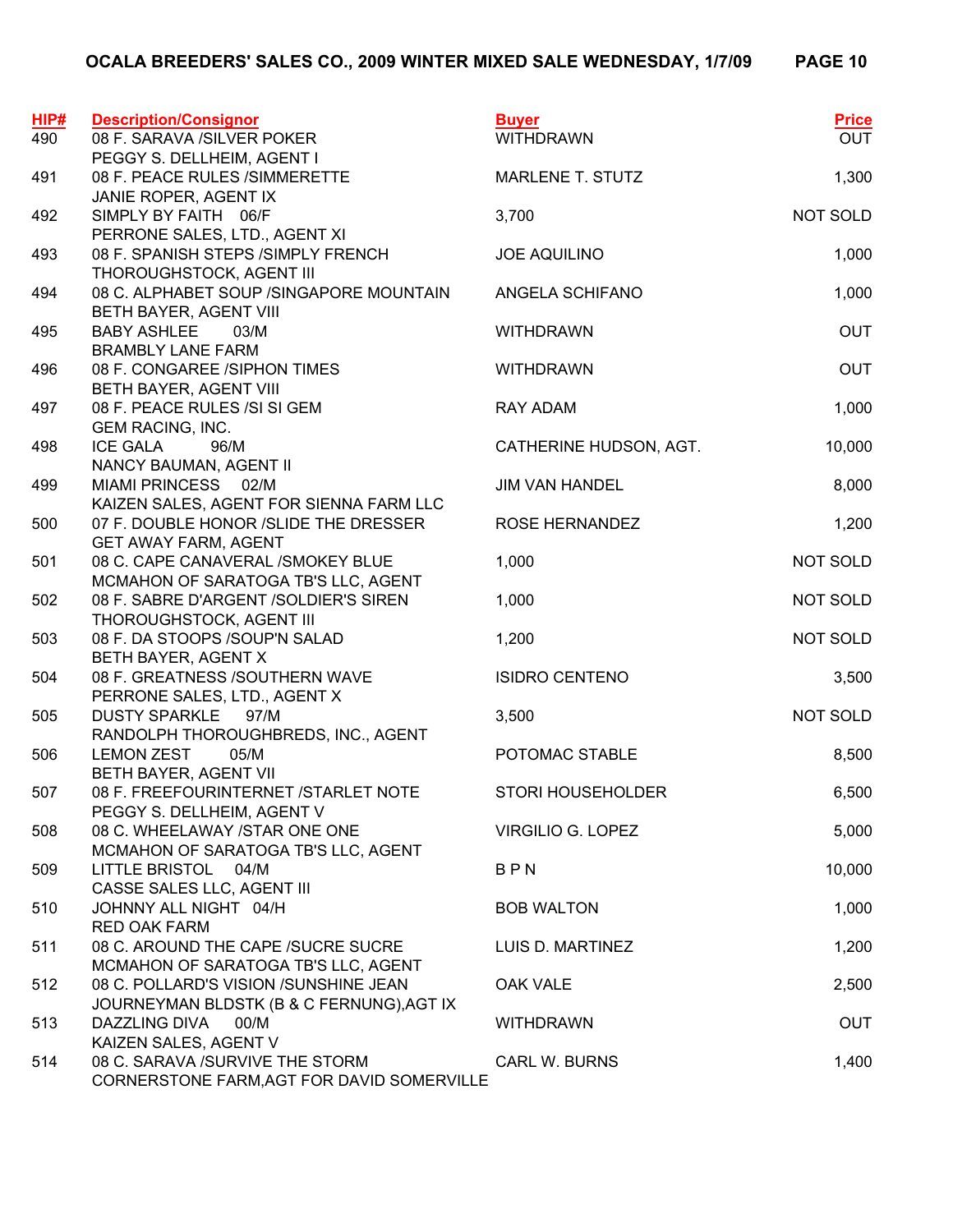| HIP# | <b>Description/Consignor</b>                                           | <b>Buyer</b>             | <b>Price</b> |
|------|------------------------------------------------------------------------|--------------------------|--------------|
| 515  | 08 F. THE DADDY /SWEET DAVIA                                           | ROBERT E. VAN WORP       | 3,700        |
|      | JOURNEYMAN BLDSTK (B & C FERNUNG), AGT VII                             |                          |              |
| 516  | 08 C. SWEETSOUTHERNSAINT/SWEET FANTASY                                 | RUSSELL DE PETRILLO      | 1,700        |
|      | CASSE SALES LLC, AGENT VIII                                            |                          |              |
| 517  | 08 C. WILDCAT HEIR / SWEET MIRAGE<br>PERRONE SALES, LTD., AGENT IX     | <b>WITHDRAWN</b>         | <b>OUT</b>   |
| 518  | SWEET KAREN SUE 04/M                                                   | 1,500                    | NOT SOLD     |
|      | <b>MSM STABLE LLC</b>                                                  |                          |              |
| 519  | <b>SUZICAL</b><br>05/F                                                 | <b>RILEY JAMES</b>       | 1,200        |
|      | CASSE SALES LLC, AGENT V                                               |                          |              |
| 520  | 08 F. PICO CENTRAL (BRZ)/TACTICAL PLAY                                 | 1,000                    | NOT SOLD     |
|      | THOROUGHSTOCK, AGENT III                                               |                          |              |
| 521  | <b>HIGHEST DRAMA</b><br>05/F                                           | <b>BRUNO SCHICKEDANZ</b> | 1,000        |
| 522  | CASHEL STUD, AGENT II<br>08 C. DESERT WARRIOR /TALKABOUT               | 5,000                    | NOT SOLD     |
|      | MCMAHON OF SARATOGA TB'S LLC, AGENT                                    |                          |              |
| 523  | YOUR HONOR<br>05/F                                                     | <b>RICK SUTHERLAND</b>   | 2,200        |
|      | T-SQUARE STUD LLC, AGENT                                               |                          |              |
| 524  | 08 C. WILDCAT HEIR /TEJANA RENEE                                       | 6,500                    | NOT SOLD     |
|      | NANCY BAUMAN, AGENT I                                                  |                          |              |
| 525  | MY CRIMSON CAT 05/F                                                    | <b>NO BID</b>            | 0            |
|      | TIFFANY FARM, AGENT                                                    |                          |              |
| 526  | 08 C. ACTION THIS DAY /THEATRICAL REVIEW                               | <b>WITHDRAWN</b>         | <b>OUT</b>   |
| 527  | BETH BAYER, AGENT IV<br>LEERY OF LUCK 06/F                             | <b>NO BID</b>            | $\mathbf 0$  |
|      | ON COURSE SALES, AGENT II                                              |                          |              |
| 528  | <b>ON LAKE</b><br>04/M                                                 | <b>BEN RENFRO</b>        | 5,700        |
|      | CASHEL STUD, AGENT II                                                  |                          |              |
| 529  | FANCY ILLUSION 03/M                                                    | <b>WITHDRAWN</b>         | <b>OUT</b>   |
|      | CASSE SALES LLC, AGENT IV                                              |                          |              |
| 530  | 08 F. PEACE RULES / THREE'S PERFECT                                    | <b>ISIDRO CENTENO</b>    | 5,200        |
| 531  | PLEASANT CREST FARM<br>00/M<br><b>CUPID SEASON</b>                     | 25,000                   | NOT SOLD     |
|      | KAIZEN SALES, AGENT FOR SIENNA FARM LLC                                |                          |              |
| 532  | 08 F. REY DE CAFE /TOP GUMP                                            | <b>WITHDRAWN</b>         | <b>OUT</b>   |
|      | THOROUGHSTOCK, AGENT III                                               |                          |              |
| 533  | TEQUILA AND RUN 03/M                                                   | <b>ANDY BEADNELL</b>     | 1,200        |
|      | KAIZEN SALES, AGENT FOR SIENNA FARM LLC                                |                          |              |
| 534  | 08 C. ASPEN RIDGE /TROPICAL GLITTER                                    | 1,000                    | NOT SOLD     |
|      | THOROUGHSTOCK, AGENT III                                               |                          |              |
| 535  | <b>BANNATYNE</b><br>99/M<br>CASSE SALES LLC, AGENT III                 | <b>JOSE UZCATEGUI</b>    | 1,700        |
| 536  | <b>RACING DAWN</b><br>06/C                                             | <b>MIKE NEWELL</b>       | 1,000        |
|      | DONNA BURNHAM, FOR ESTATE OF ARTHUR MATHES                             |                          |              |
| 537  | 07 F. BURNING ROMA /TRUTH ABOUT MISTY                                  | <b>NO BID</b>            | 0            |
|      | DONNA BURNHAM, FOR ESTATE OF ARTHUR MATHES                             |                          |              |
| 538  | AHONEYOFABUNNY 95/M                                                    | <b>BRUNO SCHICKEDANZ</b> | 1,000        |
|      | <b>GET AWAY FARM, AGENT</b>                                            |                          |              |
| 539  | 08 C. READ THE FOOTNOTES/UNIFICADA (BRZ)<br>SUMMERFIELD, AGENT LXXVIII | <b>WITHDRAWN</b>         | <b>OUT</b>   |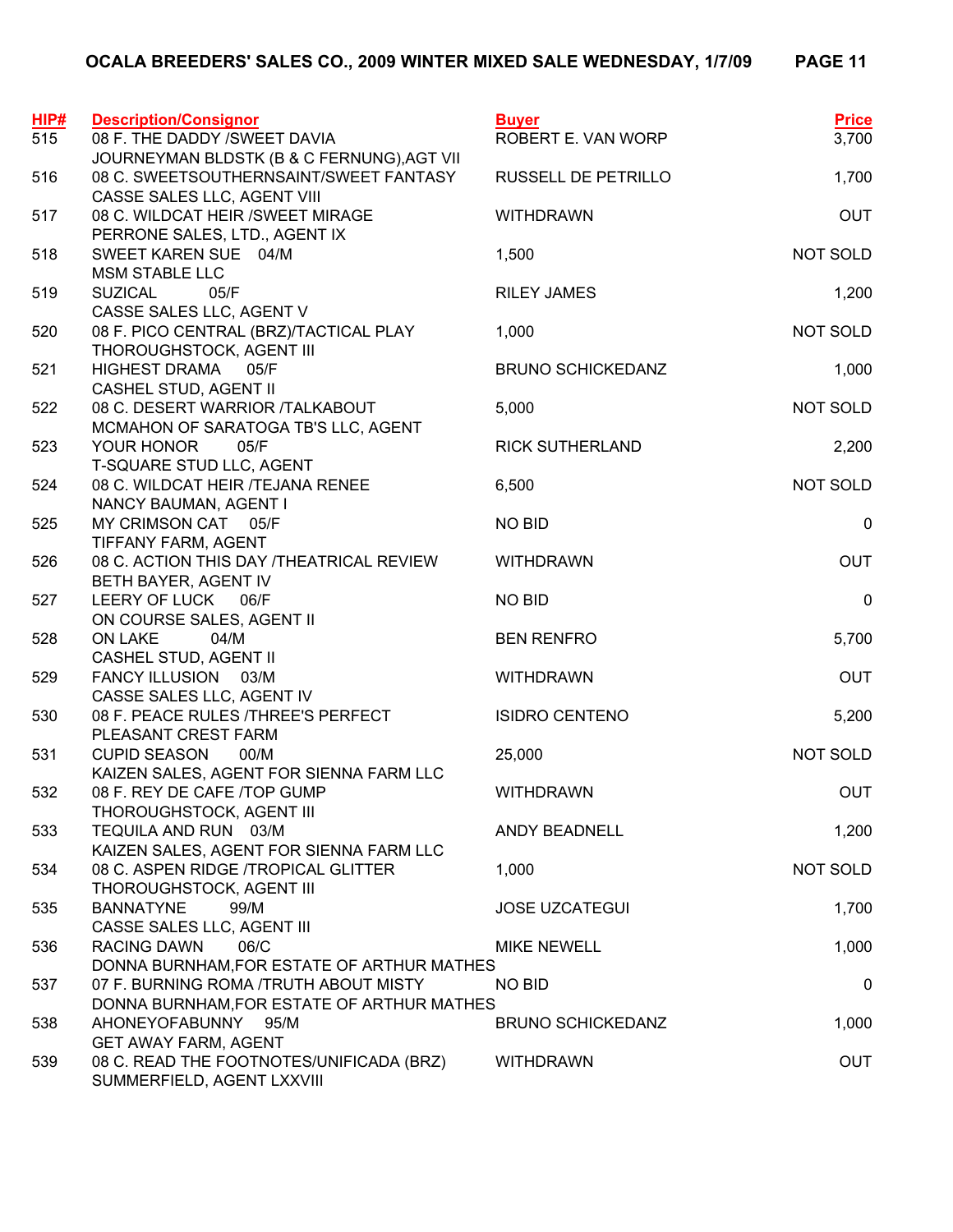| <b>HIP#</b> | <b>Description/Consignor</b>                                      | <b>Buyer</b>                  | <b>Price</b>     |
|-------------|-------------------------------------------------------------------|-------------------------------|------------------|
| 540         | 08 C. GIMMEAWINK /UPPERMOST INMYMIND                              | <b>WITHDRAWN</b>              | <b>OUT</b>       |
|             | SUMMERFIELD, AGENT XXX                                            |                               |                  |
| 541         | PAT'S POSSIBILITY 99/M                                            | 11,000                        | NOT SOLD         |
|             | KAIZEN SALES, AGENT FOR SIENNA FARM LLC                           |                               |                  |
| 542         | 08 C. WERBLIN / VALID DAWN                                        | 1,700                         | NOT SOLD         |
|             | MY WAY FARM (MICHELLE SEVERSON)                                   |                               |                  |
| 543         | DARLIN' PUSSYCAT 05/M                                             | <b>GARY PATRICK</b>           | 1,000            |
| 544         | KAIZEN SALES, AGENT II<br>ENJOY THE SILENCE 89/M                  | <b>NO BID</b>                 | $\mathbf 0$      |
|             | <b>RED OAK FARM</b>                                               |                               |                  |
| 545         | 08 C. ALPHABET SOUP / WEST SIDE NIECES                            | <b>RENE CRUZ</b>              | 1,200            |
|             | BETH BAYER, AGENT VIII                                            |                               |                  |
| 546         | 08 C. LEADING THE PARADE/WEST TEXAS GIRL                          | <b>JOSE PINCHIN</b>           | 4,200            |
|             | BETH BAYER, AGENT XV                                              |                               |                  |
| 547         | 08 C. INDY KING /WHIPPER WILL WIN                                 | <b>CIRCLE D THOROUGHBREDS</b> | 3,300            |
|             | RANDOLPH TB'S, AGT FOR KINGSLAND FARM CO.                         |                               |                  |
| 548         | 08 F. HOOK AND LADDER /WHISPERED CALL                             | <b>OWEN KIERMAN</b>           | 1,900            |
|             | MCMAHON OF SARATOGA TB'S LLC, AGENT                               |                               |                  |
| 549         | <b>MISS WITCHY</b><br>02/M                                        | <b>OWEN KIERMAN</b>           | 3,200            |
|             | <b>GEM RACING, INC.</b>                                           |                               |                  |
| 550         | 07 F. PUT IT BACK / WILD LIBBY                                    | CARGAS MASTER, INC.           | 1,000            |
|             | <b>BRIDLEWOOD FARM</b><br>08 C. POMEROY /WINNING FOURSOME         |                               | NOT SOLD         |
| 551         | ROYAL BLOODSTOCK, AGENT                                           | 10,000                        |                  |
| 552         | <b>ADORING</b><br>99/M                                            | <b>WITHDRAWN</b>              | <b>OUT</b>       |
|             | SUMMERFIELD, AGENT CCX                                            |                               |                  |
| 553         | 08 F. OMEGA CODE /WORLDLY BOLD                                    | <b>NO BID</b>                 | $\pmb{0}$        |
|             | RANDOLPH THOROUGHBREDS, INC., AGENT                               |                               |                  |
| 554         | LONDON VALLEY<br>99/M                                             | <b>CATHERINE K. JENNINGS</b>  | 5,000            |
|             | MICHELLE REDDING, AGENT I                                         |                               |                  |
| 555         | <b>SHARP WIT</b><br>05/M                                          | PONDER HILL FARM              | 10,500           |
|             | NANCY BAUMAN, AGENT II                                            |                               |                  |
| 556         | 08 F. CHAPEL ROYAL /ZAMSWEET                                      | <b>RILEY JAMES</b>            | 22,000           |
|             | ON COURSE SALES, AGENT                                            |                               |                  |
| 557         | 08 F. FREEFOURINTERNET /ACCOUNT IN RED                            | <b>NO BID</b>                 | $\boldsymbol{0}$ |
| 558         | <b>RED OAK FARM</b><br>08 C. STAR DABBLER / ACHARI                | <b>WITHDRAWN</b>              | <b>OUT</b>       |
|             | ON COURSE SALES, AGENT                                            |                               |                  |
| 559         | ESCAPING GLORY 02/M                                               | <b>VICENTE PORTARO</b>        | 1,100            |
|             | SUMMERFIELD, AGENT X                                              |                               |                  |
| 560         | 08 F. THREE WONDERS /ADAREC                                       | <b>ISRAEL A. NAVARRO</b>      | 3,500            |
|             | SUMMERFIELD, AGENT XXX                                            |                               |                  |
| 561         | 08 F. ROAR OF THE TIGER /ADORING                                  | D.A. KIMBELL                  | 2,000            |
|             | SUMMERFIELD, AGENT CCX                                            |                               |                  |
| 562         | GLITTER AND GLITZ 98/M                                            | LUIS F. BOUZA, AGT.           | 1,000            |
|             | ON COURSE SALES, AGENT II                                         |                               |                  |
| 563         | <b>ALL MILADY</b><br>93/M                                         | 1,000                         | NOT SOLD         |
|             | SUMMERFIELD, AGENT X                                              |                               |                  |
| 564         | 08 C. MR. LIVINGSTON /ALL IDE WANT<br>PEGGY S. DELLHEIM, AGENT II | 4,500                         | NOT SOLD         |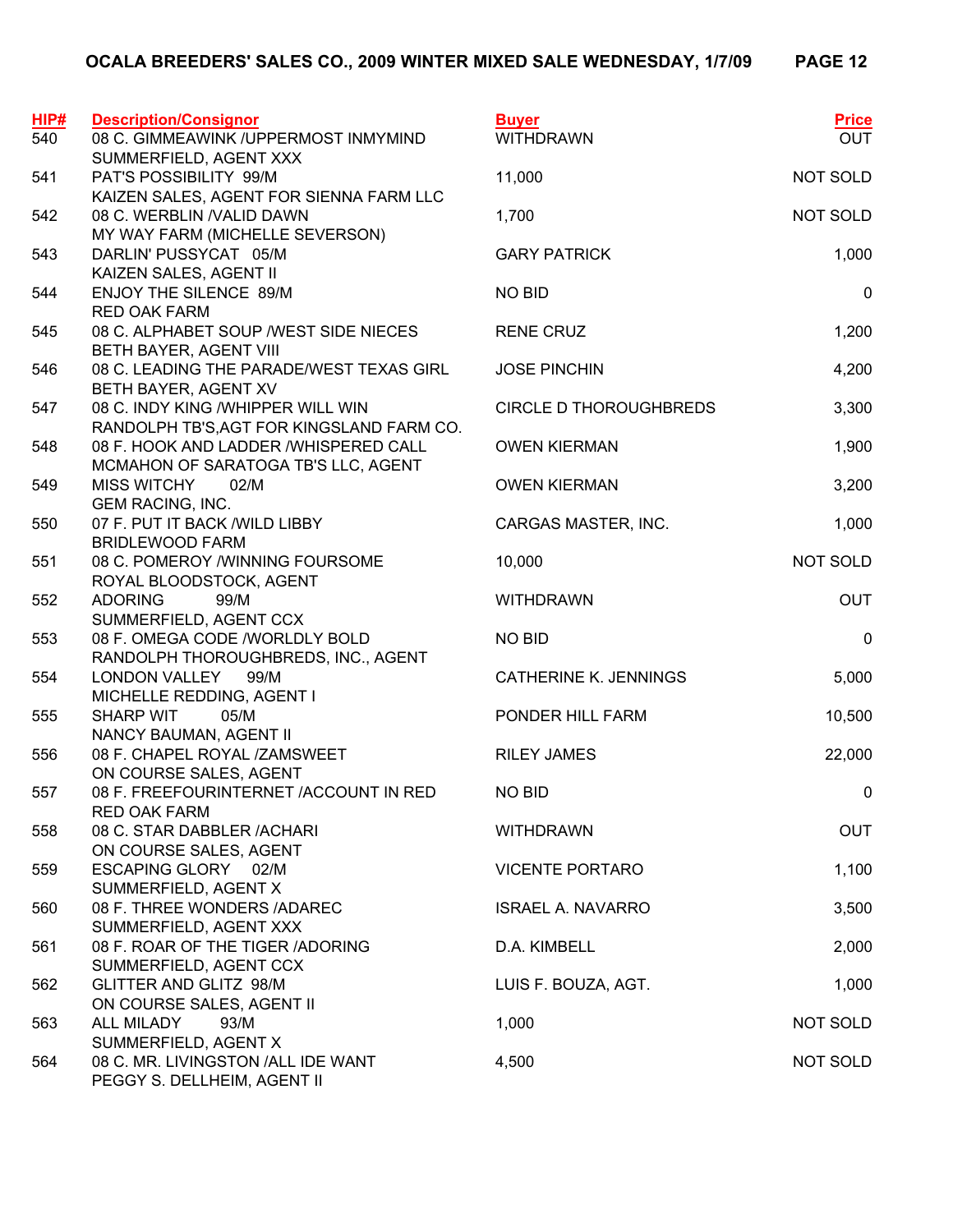| HIP# | <b>Description/Consignor</b>                                   | <b>Buyer</b>                 | <b>Price</b> |
|------|----------------------------------------------------------------|------------------------------|--------------|
| 565  | 08 C. HOLY GROUND /ALLTHNGSCONSIDERED                          | 1,000                        | NOT SOLD     |
|      | PERRONE SALES, LTD., AGENT V                                   |                              |              |
| 566  | SWEET SERENADE 01/M                                            | JIM PRICE & JACQUELINE FLECK | 5,000        |
|      | SUMMERFIELD, AGENT X                                           |                              |              |
| 567  | CRYSTAL DANCER 00/M<br>KAIZEN SALES, AGENT FOR SIENNA FARM LLC | <b>LAURA COLON</b>           | 4,700        |
| 568  | 98/M<br>FLY ME                                                 | <b>GARY PATRICK</b>          | 1,500        |
|      | RANDOLPH THOROUGHBREDS, INC., AGENT                            |                              |              |
| 569  | 08 F. INCLUDE /ANGELIC MELODY                                  | HORSESHOE OAKS FARM          | 7,000        |
|      | JOURNEYMAN BLDSTK (B & C FERNUNG), AGT VI                      |                              |              |
| 570  | <b>GREEK KEY</b><br>05/M                                       | DREAMBUILDER RACING, LLC     | 22,000       |
|      | NANCY BAUMAN, AGENT II                                         |                              |              |
| 571  | 08 C. THE DADDY /ANTI VERSARY                                  | <b>WITHDRAWN</b>             | <b>OUT</b>   |
| 572  | THOROUGHSTOCK, AGENT III<br><b>BLACK BESS</b><br>05/F          | 1,000                        | NOT SOLD     |
|      | CASSE SALES LLC, AGENT III                                     |                              |              |
| 573  | RICH ASSERTION 99/M                                            | CARGAS MASTER, INC.          | 7,000        |
|      | KAIZEN SALES, AGENT FOR SIENNA FARM LLC                        |                              |              |
| 574  | <b>GOLDENASKANBE</b><br>02/M                                   | 4,700                        | NOT SOLD     |
|      | KAIZEN SALES, AGENT V                                          |                              |              |
| 575  | 01/M<br><b>TIA'S MISS</b>                                      | <b>WITHDRAWN</b>             | <b>OUT</b>   |
|      | <b>MSM STABLE LLC</b>                                          |                              |              |
| 576  | 08 C. CONGRATS /AUSPICIOUS MOMENT<br>MICHELLE REDDING, AGENT   | ANGELA SCHIFANO              | 1,000        |
| 577  | DOUBLE CUPCAKE<br>00/M                                         | SEVEN WISHES LEGAL           | 2,300        |
|      | CASSE SALES LLC, AGENT VI                                      | CONSULTANT INC.              |              |
| 578  | 08 C. REY DE CAFE /AVON LAKE                                   | <b>MISAEL GARCIA</b>         | 1,500        |
|      | SWEETWATER FARM SOUTH                                          |                              |              |
| 579  | WONDERIFIAMSPECIAL 05/F                                        | LONNIE STOKES                | 3,200        |
|      | CASSE SALES LLC, AGENT IX                                      |                              |              |
| 580  | 08 C. SLIGO BAY (IRE) / BE AMBITIOUS                           | <b>NO BID</b>                | 0            |
| 581  | BETH BAYER, AGENT VIII<br>08 C. ROAR OF THE TIGER / BEECH BABY | <b>RENE CRUZ</b>             | 1,600        |
|      | PERRONE SALES, LTD., AGT FOR DAYLIGHT FARM                     |                              |              |
| 582  | 08 C. POINT GIVEN / BEHRENS BREEZE                             | <b>SHELLY HUBER</b>          | 1,000        |
|      | PERRONE SALES, LTD., AGENT IV                                  |                              |              |
| 583  | <b>ROMANTICA</b><br>03/M                                       | <b>WITHDRAWN</b>             | <b>OUT</b>   |
|      | MARION BLOODSTOCK, AGENT IV                                    |                              |              |
| 584  | CALDO<br>04/G                                                  | <b>WITHDRAWN</b>             | <b>OUT</b>   |
|      | KAIZEN SALES, AGENT                                            |                              |              |
| 585  | <b>BOSCOBELLE</b><br>01/M<br>CASSE SALES LLC, AGENT III        | <b>VIRGINIA PALMER</b>       | 1,200        |
| 586  | 08 C. HEAR NO EVIL / BIRDIE'S SISTER                           | 5,200                        | NOT SOLD     |
|      | THOROUGHSTOCK, AGENT II                                        |                              |              |
| 587  | <b>MISS GUMBO</b><br>96/M                                      | <b>MANUEL ROSALES</b>        | 1,000        |
|      | MICHELLE REDDING, AGENT I                                      |                              |              |
| 588  | CAUSE OF YOU<br>04/M                                           | <b>WITHDRAWN</b>             | <b>OUT</b>   |
|      | BETH BAYER, AGENT VII                                          |                              |              |
| 589  | <b>IT'S A TRIP</b><br>03/M                                     | 8,000                        | NOT SOLD     |
|      | KAIZEN SALES, AGENT FOR SIENNA FARM LLC                        |                              |              |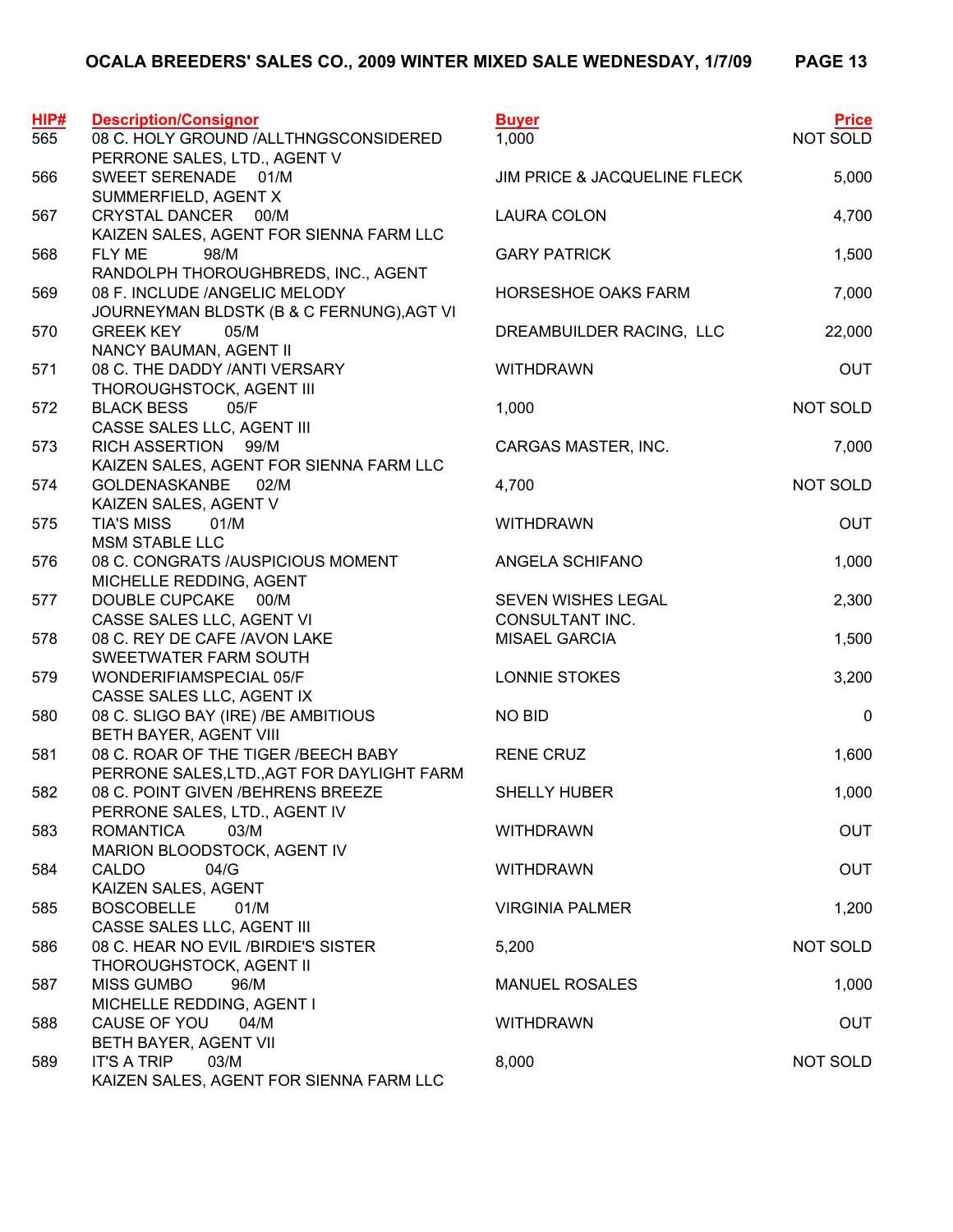| HIP# | <b>Description/Consignor</b>                             | <b>Buyer</b>                       | <b>Price</b> |
|------|----------------------------------------------------------|------------------------------------|--------------|
| 590  | 08 F. DA STOOPS / BOONE'S BLUFF                          | 9,000                              | NOT SOLD     |
|      | <b>BROKEN BACK FARM</b>                                  |                                    |              |
| 591  | <b>LADY STACK</b><br>99/M                                | <b>JAMES MC CRACKEN</b>            | 1,000        |
|      | SUMMERFIELD, AGENT FOR TALL GRASS FARM                   |                                    |              |
| 592  | SOUTHERLAND ROAD 05/F                                    | <b>BRIDLEOAKS FARM, INC.</b>       | 1,700        |
| 593  | CASSE SALES LLC, AGENT III<br><b>MISS DIGGER</b><br>88/M | (GREG WHEELER)<br><b>WITHDRAWN</b> | <b>OUT</b>   |
|      | <b>GET AWAY FARM, AGENT II</b>                           |                                    |              |
| 594  | 07 G. CRYPTOCLEARANCE /BUY ON THE DIPS                   | <b>CHRIS VELLA</b>                 | 3,500        |
|      | LAND OF OZ TRAINING & SALES, INC., AGENT                 |                                    |              |
| 595  | <b>TOKEN KITTY</b><br>05/M                               | <b>NO BID</b>                      | $\mathbf 0$  |
|      | JANIE ROPER, AGENT VIII                                  |                                    |              |
| 596  | NOT THAT INNOCENT 04/M                                   | <b>WITHDRAWN</b>                   | <b>OUT</b>   |
|      | SHADYBROOK FARM (MICHAEL YATES), AGENT                   |                                    |              |
| 597  | GOODBYE BEAUTIFUL 01/M                                   | PONDER HILL FARM                   | 2,200        |
|      | KAIZEN SALES, AGENT FOR SIENNA FARM LLC                  |                                    |              |
| 598  | 08 F. WHEELAWAY / CARMEN AMAYA                           | 7,000                              | NOT SOLD     |
|      | MCMAHON OF SARATOGA TB'S LLC, AGENT                      |                                    |              |
| 599  | <b>BOVELL ROAD</b><br>04/M                               | ANDY STRONACH                      | 9,000        |
|      | CASSE SALES LLC, AGENT III                               |                                    |              |
| 600  | 08 C. WISEMAN'S FERRY /CERCIS                            | <b>WITHDRAWN</b>                   | <b>OUT</b>   |
|      | MCMAHON OF SARATOGA TB'S LLC, AGENT                      |                                    |              |
| 601  | 08 C. THREE WONDERS / CHERISHED BID                      | 1,600                              | NOT SOLD     |
|      | SUMMERFIELD, AGENT XXX                                   |                                    |              |
| 602  | <b>HALO OF TRUTH</b><br>98/M                             | <b>WITHDRAWN</b>                   | <b>OUT</b>   |
|      | SUMMERFIELD, AGENT X                                     |                                    |              |
| 603  | LAKES FOLLY<br>02/M                                      | ADAM PARKER FOR T-SQUARE STUD      | 1,100        |
| 604  | CASSE SALES LLC, AGENT III<br><b>CITI MUSIC</b><br>01/M  | 15,000                             | NOT SOLD     |
|      | KAIZEN SALES, AGENT FOR SIENNA FARM LLC                  |                                    |              |
| 605  | <b>FEASIBLE</b><br>05/F                                  | <b>DAVID APPLEBEE</b>              | 1,300        |
|      | T-SQUARE STUD LLC, AGENT                                 |                                    |              |
| 606  | <b>CLEVER PLACE</b><br>02/M                              | <b>JOSE UZCATEGUI</b>              | 3,200        |
|      | CASHEL STUD, AGENT I                                     |                                    |              |
| 607  | 08 C. THE DADDY /CLEVER PLACE                            | LYNWOOD STABLE, AGT.               | 1,500        |
|      | CASHEL STUD, AGENT I                                     |                                    |              |
| 608  | 08 F. ROAR OF THE TIGER / COLONIAL DREAM                 | <b>JORGE NAVARRO</b>               | 1,200        |
|      | PERRONE SALES, LTD., AGENT VIII                          |                                    |              |
| 609  | 08 F. GOOD REWARD / COPELAN'S JOY                        | POTRERO STABLES                    | 2,200        |
|      | JOURNEYMAN BLDSTK (B & C FERNUNG), AGT VI                |                                    |              |
| 610  | 08 F. CONGRATS / COPELIA                                 | 9,000                              | NOT SOLD     |
|      | <b>EMOTERE FARM, AGENT</b>                               |                                    |              |
| 611  | 08 F. SARAVA / CRAFTY NANCY                              | POTRERO STABLES                    | 1,100        |
|      | PEGGY S. DELLHEIM, AGENT I                               |                                    |              |
| 612  | HEADS WILL ROLL (G 98/M                                  | <b>RILEY JAMES</b>                 | 16,000       |
| 613  | <b>GEM RACING, INC.</b><br>08 C. HIGH FLY /CRIMSON       |                                    |              |
|      | SUMMERFIELD, AGENT LXXVIII                               | <b>WITHDRAWN</b>                   | <b>OUT</b>   |
|      |                                                          |                                    |              |